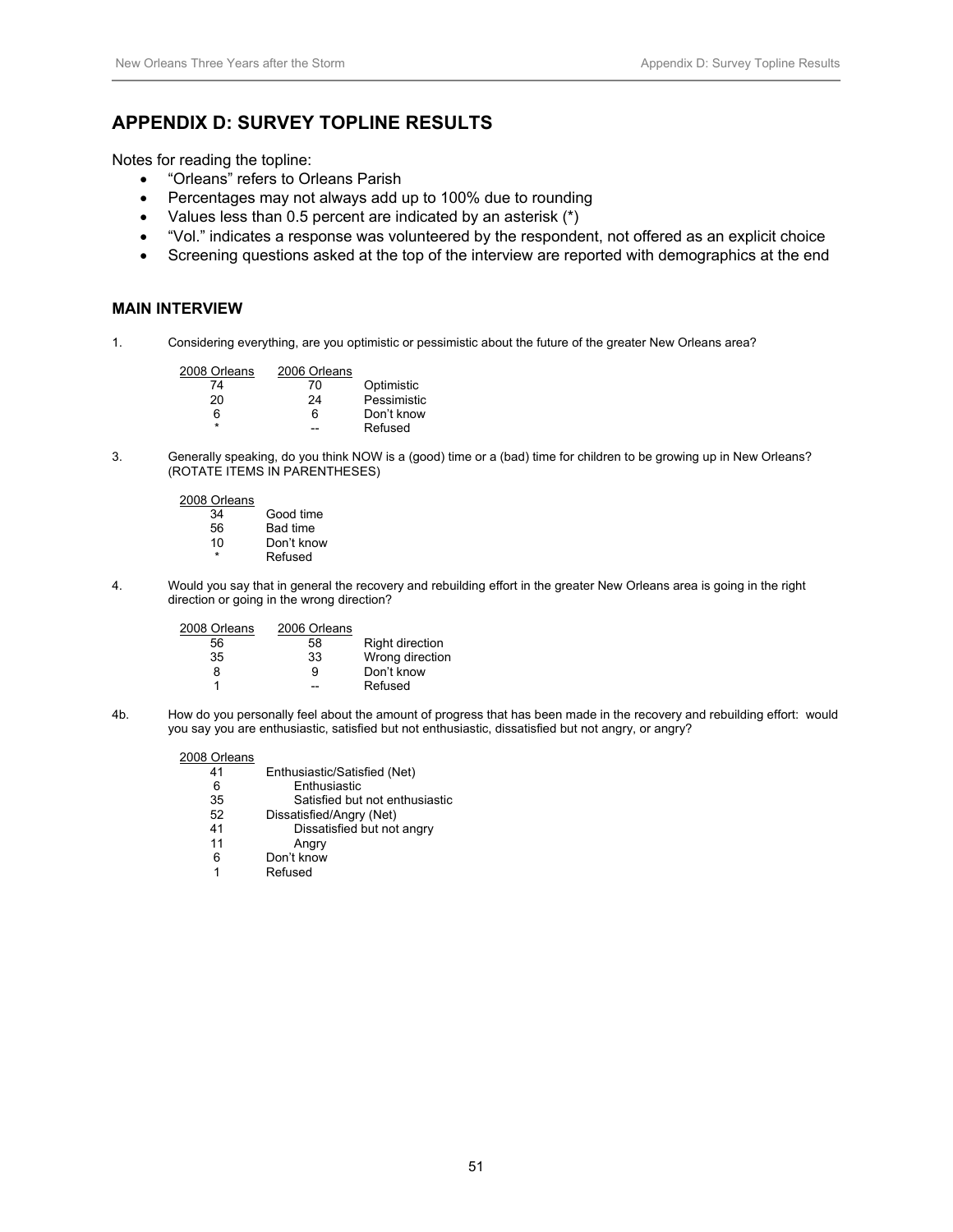5. Considering everything, what is the single biggest problem facing New Orleans today? (DO NOT READ LIST)  *Interviewer: Do not probe if they give a straightforward answer, i.e., "crime."* 

| Crime                                                                                         | 36             |
|-----------------------------------------------------------------------------------------------|----------------|
| Housing related issues (i.e., affordable housing, rebuilding destroyed housing)               | 18             |
| Economy-related (net)                                                                         | 10             |
| Poor political leadership (net)                                                               | 9              |
| Education/schools                                                                             | 7              |
| Health care                                                                                   | 4              |
| Recovery process issues (i.e., plan lacking/pace/funding) (net)                               | 4              |
| Hurricane protection/rebuilding floodwalls, levees                                            | $\overline{2}$ |
| Lack of/poor infrastructure (general)                                                         |                |
| Alcohol/drug abuse                                                                            |                |
| Lack of unified community                                                                     |                |
| Other societal problems mentions                                                              |                |
| Lack of basic services (general) (net)                                                        |                |
| Lack of/poor roads                                                                            |                |
| The homeless                                                                                  | $\star$        |
| Lack of personal responsibility/morals/values/people not taking responsibility for themselves | $\star$        |
| The people/the mindset of the people (not further specified)                                  | $\star$        |
| Homeowner's insurance                                                                         | $\star$        |
| Trying to get people to come back/stay                                                        | $\star$        |
| Negative city image                                                                           | $\star$        |
| Something else                                                                                |                |
| Nothing/no problems                                                                           |                |
| Don't know                                                                                    | 2              |
| Refused                                                                                       | $\star$        |

6. In general, can you tell me how satisfied or dissatisfied you are with your overall quality of life? Very satisfied, somewhat satisfied, somewhat dissatisfied, or very dissatisfied?

| 2008 Orleans | 2006 Orleans |                       |
|--------------|--------------|-----------------------|
| 25           | 25           | Very satisfied        |
| 51           | 53           | Somewhat satisfied    |
| 17           | 16           | Somewhat dissatisfied |
| 6            | 6            | Very dissatisfied     |
| $\star$      | $\star$      | Don't know            |
| $\star$      |              | Refused               |

7. Were you living in the New Orleans area at the time Hurricane Katrina hit or not?

| 2008 Orleans |            |
|--------------|------------|
| 90           | Yes        |
| 10           | N٥         |
|              | Don't know |
|              | Refused    |

- 
- 8. Thinking about your own situation, would you say you have experienced a lot, some, not much, or no hardship as a result of the storm and its aftermath?

 *Based on those who lived in the New Orleans area at the time Hurricane Katrina hit.* 

| 85      | A lot/Some hardship (Net)  |
|---------|----------------------------|
| 53      | A lot                      |
| 32      | Some                       |
| 15      | Not much/no hardship (Net) |
| 10      | Not much                   |
| 5       | No hardship                |
| $\star$ | Don't know                 |
| ÷       | Refused                    |
| N=1160  |                            |
|         |                            |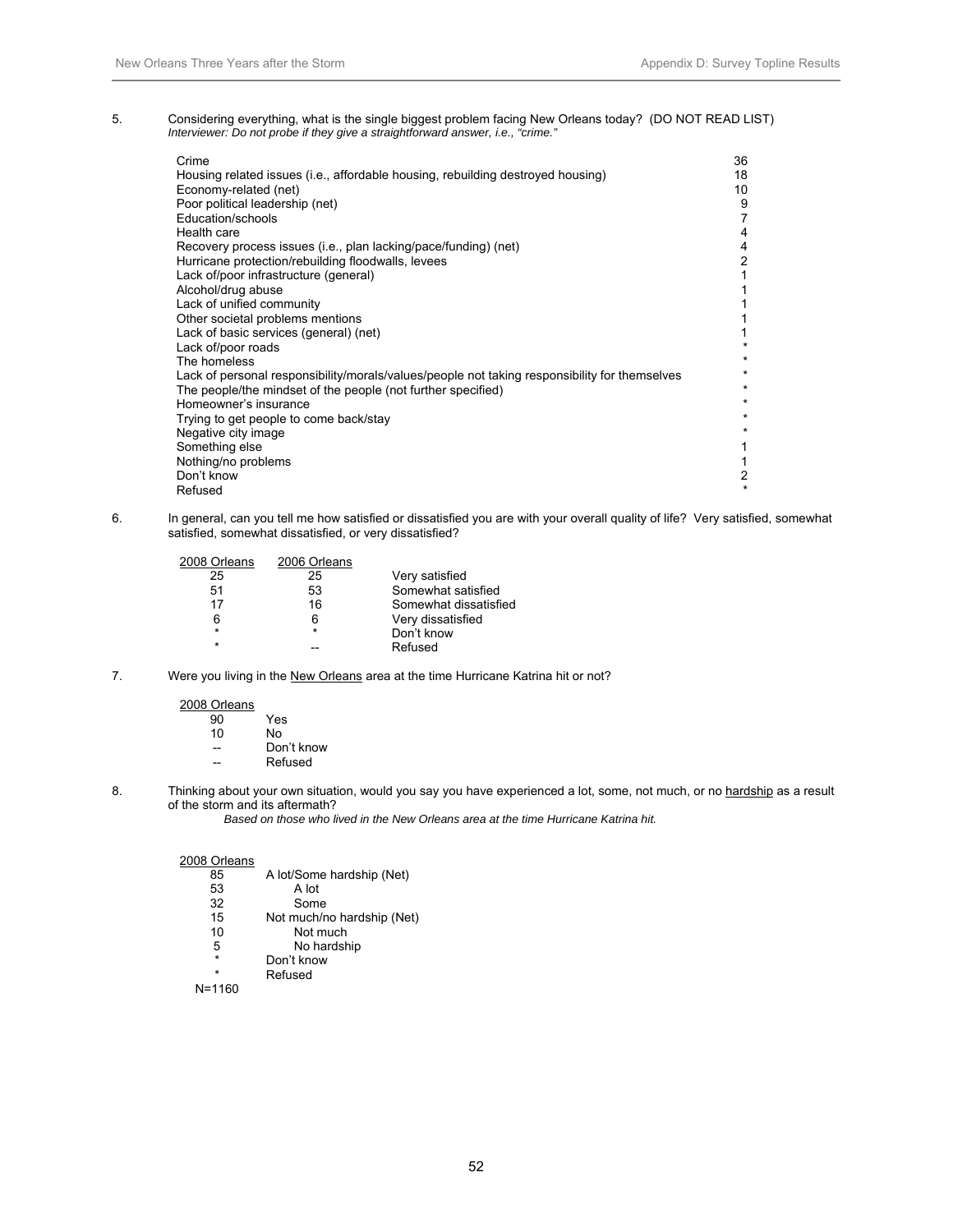9. Which of the following best describes your personal situation in terms of recovering from Hurricane Katrina? Would you say that your day to day life is largely back to normal, almost back to normal, still somewhat disrupted, or still very disrupted? *Based on those who lived in the New Orleans area at the time Hurricane Katrina hit.* 

| 2008 Orleans | 2006 Orleans |                          |
|--------------|--------------|--------------------------|
| 23           | 18           | Largely back to normal   |
| 36           | 35           | Almost back to normal    |
| 30           | 30           | Still somewhat disrupted |
| 11           | 16           | Still very disrupted     |
| $\star$      |              | Don't know               |
| $\star$      |              | Refused                  |
| $N = 1160$   | $N = 8.37$   |                          |
|              |              |                          |

10. Compared to before Hurricane Katrina, is your (INSERT 1<sup>st</sup> ITEM) better, worse, or about the same today? And compared to before Katrina, is your (INSERT 2<sup>nd</sup> ITEM) better, worse, or about the same today? How about your (INSERT NEXT ITEM)? (SCRAMBLE ITEMS. H SHOULD ALWAYS FOLLOW G)  *Based on those who lived in the New Orleans area at the time Hurricane Katrina hit. N = 1160* 

|                                                                                         |               |       |          | Single/   | Retired/  |         |         |
|-----------------------------------------------------------------------------------------|---------------|-------|----------|-----------|-----------|---------|---------|
| 2008 ORLEANS                                                                            |               |       | About    | NA        | NA        | Don't   |         |
|                                                                                         | <b>Better</b> | Worse | the same | (vol.)    | (vol.)    | know    | Ref.    |
| a. Personal financial situation                                                         | 17            | 40    | 42       | <b>NA</b> | <b>NA</b> | $\star$ | $\star$ |
| b. Housing situation                                                                    | 23            | 27    | 48       | <b>NA</b> | NA        |         | $\star$ |
| c. Relationship with your spouse or partner                                             | 18            | 12    | 47       | 21        | <b>NA</b> | 2       | $\star$ |
| d. Job situation                                                                        | 19            | 23    | 39       | <b>NA</b> | 19        |         |         |
| e. Sense of community                                                                   | 29            | 34    | 35       | <b>NA</b> | <b>NA</b> | 2       | $\star$ |
| f. Physical health                                                                      | 10            | 32    | 58       | <b>NA</b> | <b>NA</b> | $\star$ |         |
| g. Mental and emotional health                                                          | 11            | 39    | 49       | <b>NA</b> | <b>NA</b> |         | $\star$ |
| h. General level of stress                                                              | 9             | 53    | 37       | <b>NA</b> | <b>NA</b> |         | $\star$ |
| Percent saying at least one of these is worse<br>Percent saying three or more are worse | 77<br>48      |       |          |           |           |         |         |

Compared to before Hurricane Katrina, is your personal financial situation better, worse, or about the same today? *Based on those who lived in the New Orleans area at the time Hurricane Katrina hit.* 

| 2006 and 2008 ORLEANS           | <b>Better</b> | Worse | About<br>the same | Single/<br>NA | Retired/<br>NА | Don't<br><u>know</u> | Ref.    |
|---------------------------------|---------------|-------|-------------------|---------------|----------------|----------------------|---------|
| a. Personal financial situation |               |       |                   |               |                |                      |         |
| 2008 Orleans (N=1160)           |               | 40    | 42                | NA            | NA             | $\star$              | $\star$ |
| 2006 Orleans (N=837)            | 11            | 40    | 48                | NA            | NA             |                      | $\star$ |

#### 11. How many children, under age 19, are living in this household?

| 2008 Orleans | 2006 Orleans |            |
|--------------|--------------|------------|
| 62           | 66           | None       |
| 15           | 15           |            |
| 11           | 10           | 2          |
| 5            | 5            | 3          |
| 6            |              | 4+         |
|              | $\star$      | Don't know |
| ÷            |              | Refused    |

12. Are you the parent or guardian of (this child/any of these children), or not?  *Based on those with children under the age of 19 living in their household.* 

| 2008 Orleans | 2006 Orleans |            |
|--------------|--------------|------------|
| 74           | 74           | Yes        |
| 26           | 23           | No         |
|              | $\star$      | Don't know |
|              | 3            | Refused    |
| N=406        | $N = 293$    |            |
|              |              |            |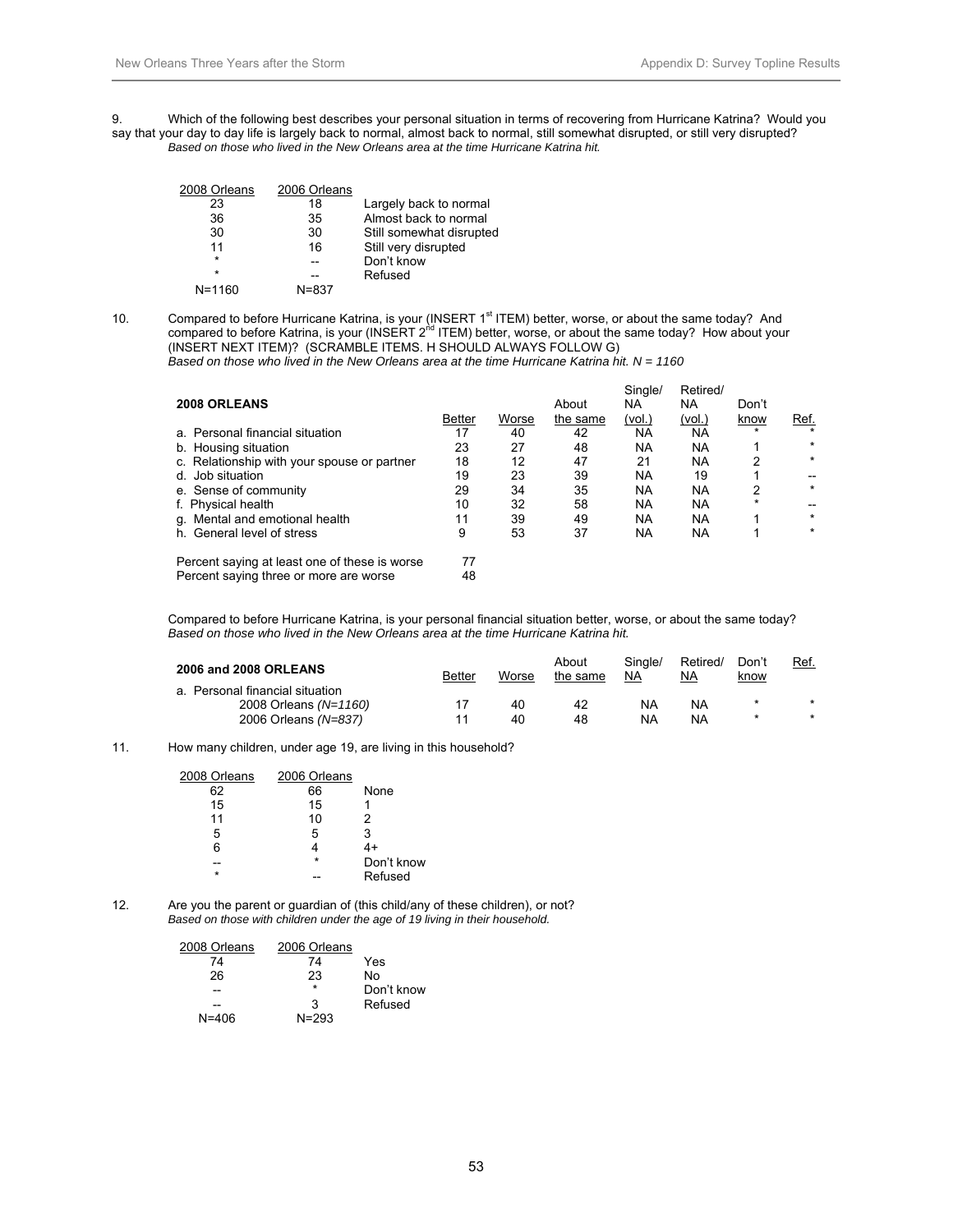- 12a. Of how many of these children are you the parent or guardian?
	- *Based on those who are the parent or guardian of any children under the age of 19 living in their household.*

| 2008 Orleans |            |
|--------------|------------|
| 47           | 1          |
| 32           | 2          |
| 12           | 3          |
| Й            | 4+         |
|              | Don't know |
| ÷            | Refused    |
| $N = 334$    |            |

Q.11/12/12a Combination Table based on Total

### 2008 Orleans

| Do not have any children in household |
|---------------------------------------|
|                                       |
|                                       |
|                                       |
|                                       |
|                                       |
|                                       |
|                                       |
|                                       |

13. Compared to before Hurricane Katrina, is the (INSERT 1<sup>st</sup> ITEM) of the children in your household better, worse, or about the same today? And compared to before Katrina, is their (INSERT 2<sup>nd</sup> ITEM) better, worse, or about the same today? How about their (INSERT  $3^{rd}$  ITEM)? (SCRAMBLE ITEMS)

*If questioned to which child and one was born since Katrina: "We would like your answers to reflect the child/children you had before Katrina hit."* 

*Based on those who lived in NOLA when Katrina hit with children under the age of 19 living in their household. N = 376* 

| <b>2008 ORLEANS</b>            |               |       | About    | Born<br>since<br>Katrina | Not in<br>school | Don't |         |
|--------------------------------|---------------|-------|----------|--------------------------|------------------|-------|---------|
|                                | <b>Better</b> | Worse | the same | (vol.,                   | (vol.)           | know  | Ref.    |
| a. Physical health             | 10            | 16    | 66       |                          | NA               |       |         |
| b. Mental and emotional health |               | 25    | 58       |                          | NA               |       | $\star$ |
| c. School situation            | 19            | 28    | 41       |                          | 4                |       | $- -$   |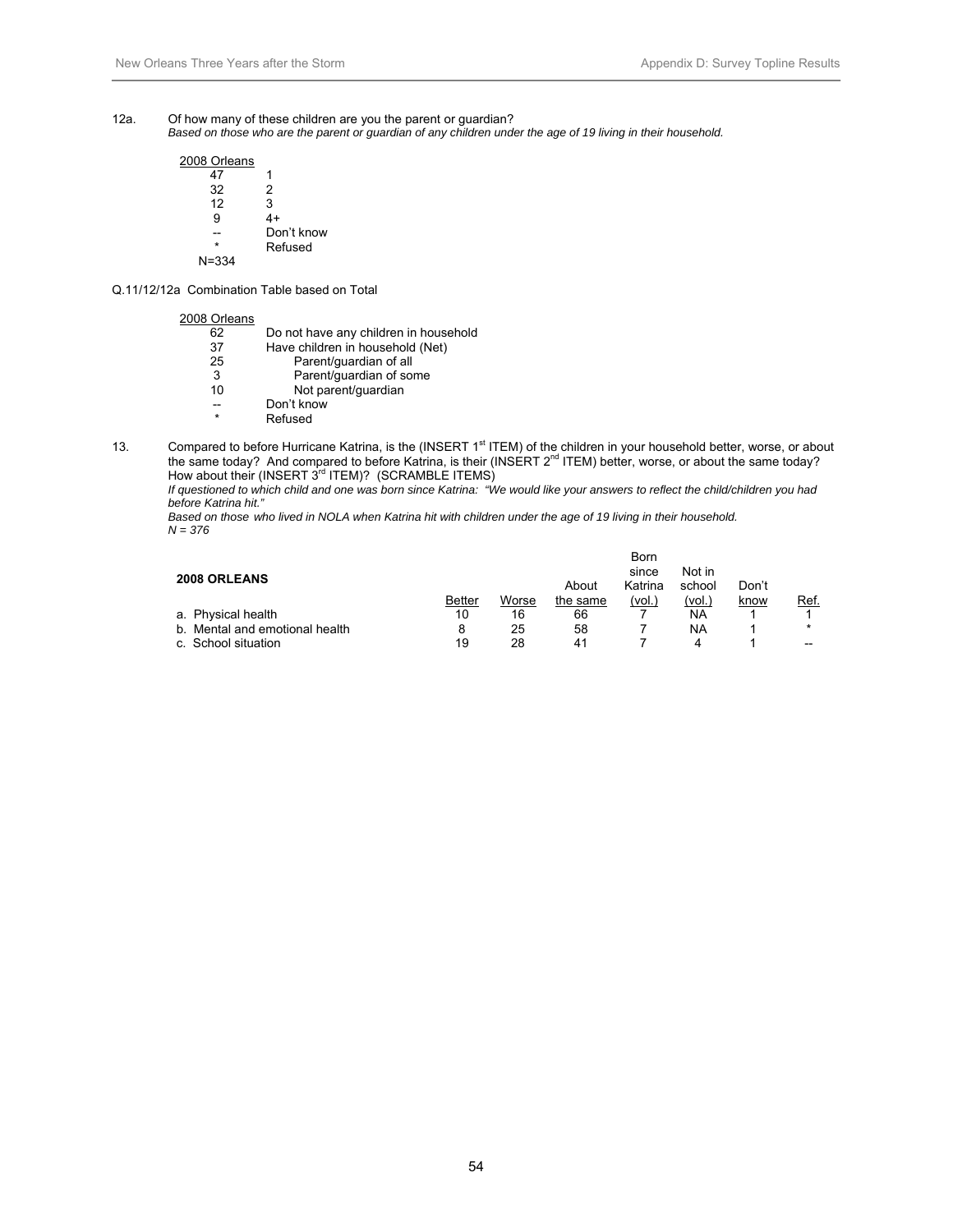14. Thinking about the rebuilding and recovery efforts in the greater New Orleans area, please tell me if each of the following should be one of the top priorities for rebuilding efforts, very important, somewhat important, not too important, or not at all important. (SCRAMBLE ITEMS)

 *These questions were asked of half the sample. The other half of the sample were asked different questions in Q15 Interviewer Note: Re-read every third item "How about (insert item) should this be one of the top priorities for rebuilding efforts, very important, somewhat important, not too important, or not at all important?" N = 659* 

|                              | One of  | Very      | Somewhat       | Not too   | Not at all     | Don't   |         |
|------------------------------|---------|-----------|----------------|-----------|----------------|---------|---------|
|                              | the top | important | important      | important | important      | know    | Ref.    |
| a. Controlling crime and     |         |           |                |           |                |         |         |
| assuring public safety       |         |           |                |           |                |         |         |
| 2008 Orleans                 | 63      | 34        | 3              | *         |                |         |         |
| 2006 Orleans                 | 49      | 47        | 3              | $\star$   |                | $\star$ |         |
| b. Making medical facilities |         |           |                |           |                |         |         |
| and services more            |         |           |                |           |                |         |         |
| available                    |         |           |                |           |                |         |         |
| 2008 Orleans                 | 53      | 41        | 6              | $\star$   | 1              |         |         |
| c. Making public             |         |           |                |           |                |         |         |
| transportation more          |         |           |                |           |                |         |         |
| available                    |         |           |                |           |                |         |         |
| 2008 Orleans                 | 29      | 44        | 22             | 3         | 1              | 1       |         |
| d. Rebuilding destroyed      |         |           |                |           |                |         |         |
| neighborhoods                |         |           |                |           |                |         |         |
| 2008 Orleans                 | 41      | 43        | 12             | 2         | 1              | 1       |         |
| 2006 Orleans                 | 37      | 55        | 6              | 1         | 1              | $\star$ |         |
| e. Making affordable housing |         |           |                |           |                |         |         |
| more available               |         |           |                |           |                |         |         |
| 2008 Orleans                 | 45      | 40        | 10             | 2         | $\overline{2}$ | $\star$ |         |
| 2006 Orleans                 | 34      | 55        | 8              | 1         | ÷              | 1       | $\star$ |
| f. Strengthening the public  |         |           |                |           |                |         |         |
| school system                |         |           |                |           |                |         |         |
| 2008 Orleans                 | 52      | 42        | $\overline{2}$ | $\star$   | 1              | 3       | $\star$ |
| g. Repairing the levees,     |         |           |                |           |                |         |         |
| pumps, and floodwalls        |         |           |                |           |                |         |         |
| 2008 Orleans                 | 64      | 32        | 3              | $\star$   | $\star$        |         |         |
| 2006 Orleans                 | 54      | 44        | 1              | $\star$   | $\star$        | 1       |         |
| h. Attracting more           |         |           |                |           |                |         |         |
| businesses and jobs to       |         |           |                |           |                |         |         |
| New Orleans                  |         |           |                |           |                |         |         |
| 2008 Orleans                 | 44      | 45        | 8              | 1         | 1              | 1       |         |
|                              |         |           |                |           |                |         |         |

Q.14 "One of the top" Summary

#### *N = 659*

#### 2008 Orleans

| 64 | Repairing the levees, pumps, and floodwalls           |
|----|-------------------------------------------------------|
| 63 | Controlling crime and assuring public safety          |
| 53 | Making medical facilities and services more available |
| 52 | Strengthening the public school system                |
| 45 | Making affordable housing more available              |
| 44 | Attracting more businesses and jobs to New Orleans    |
| 41 | Rebuilding destroyed neighborhoods                    |

29 Making public transportation more available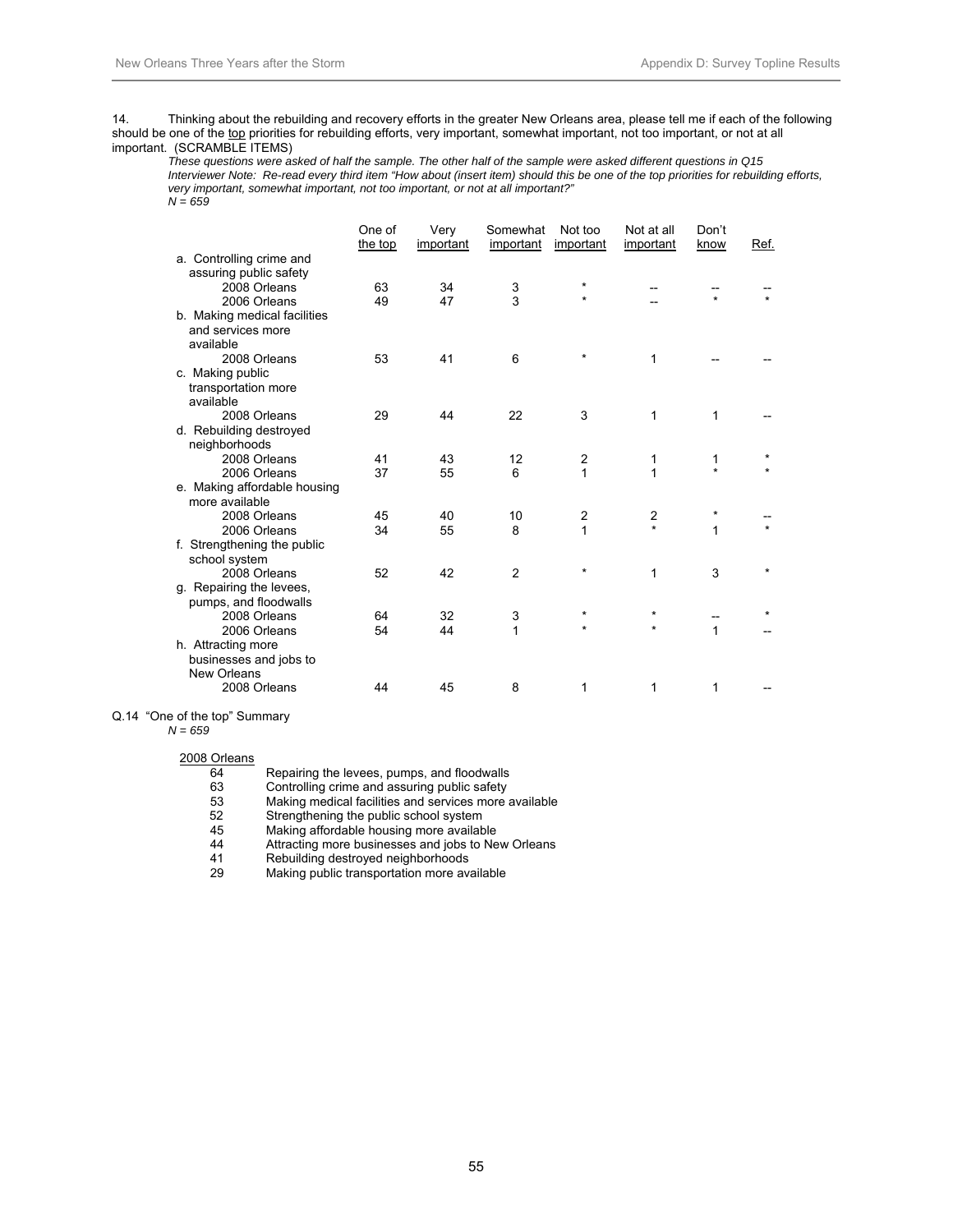15. As I read each one of these areas for rebuilding the greater New Orleans area, please tell me how much progress you think has been made so far – a lot, some, not too much or none at all. How much progress has been made in (INSERT)? (SCRAMBLE ITEMS)

*These questions were asked of half the sample. The other half of the sample were asked different questions in Q14 Interviewer Note: Re-read every third item "How about (insert item) should this be one of the top priorities for rebuilding efforts, very important, somewhat important, not too important, or not at all important?"*   $N = 635$ 

|                                                          | A lot | Some | Not too<br>much | None<br>at all | Don't<br>know  | Ref.    |
|----------------------------------------------------------|-------|------|-----------------|----------------|----------------|---------|
| a. Controlling crime and assuring                        |       |      |                 |                |                |         |
| public safety                                            |       |      |                 |                |                |         |
| 2008 Orleans                                             | 4     | 24   | 36              | 35             | $^\star$       | 1       |
| 2006 Orleans                                             | 3     | 28   | 46              | 21             | 1              |         |
| b. Making medical facilities and                         |       |      |                 |                |                |         |
| services more available                                  |       |      |                 |                |                |         |
| 2008 Orleans                                             | 5     | 33   | 40              | 19             | 3              |         |
| c. Making public transportation                          |       |      |                 |                |                |         |
| more available                                           |       |      |                 |                |                |         |
| 2008 Orleans                                             | 7     | 39   | 33              | 12             | 8              |         |
| d. Rebuilding destroyed                                  |       |      |                 |                |                |         |
| neighborhoods                                            |       |      |                 |                |                |         |
| 2008 Orleans                                             | 5     | 39   | 42              | 13             | 2              |         |
| 2006 Orleans                                             | 3     | 30   | 44              | 22             | $\mathfrak{p}$ |         |
| e. Making affordable housing                             |       |      |                 |                |                |         |
| more available                                           |       |      |                 |                |                |         |
| 2008 Orleans                                             | 3     | 21   | 37              | 35             | 4              |         |
| 2006 Orleans                                             | 3     | 25   | 39              | 25             | 7              |         |
| f. Strengthening the public school<br>system             |       |      |                 |                |                |         |
| 2008 Orleans                                             | 7     | 34   | 33              | 19             | 6              |         |
| g. Repairing the levees, pumps,<br>and floodwalls        |       |      |                 |                |                |         |
| 2008 Orleans                                             | 11    | 49   | 25              | 9              | 6              |         |
| 2006 Orleans                                             | 12    | 51   | 24              | 4              | 9              |         |
| h. Attracting more businesses and<br>jobs to New Orleans |       |      |                 |                |                |         |
| 2008 Orleans                                             | 9     | 34   | 38              | 15             | 3              | $\star$ |
|                                                          |       |      |                 |                |                |         |

Q.15 "A lot" and "Some" Summary

 *N = 635* 

2008 Orleans

| 60 | Repairing the levees, pumps, and floodwalls |
|----|---------------------------------------------|
|----|---------------------------------------------|

- 46 Making public transportation more available<br>44 Rebuilding destroyed neighborhoods
- 44 Rebuilding destroyed neighborhoods<br>43 Attracting more businesses and iobs
- 43 Attracting more businesses and jobs to New Orleans<br>41 Strengthening the public school system
- 41 Strengthening the public school system
- 38 Making medical facilities and services more available
- 28 Controlling crime and assuring public safety<br>24 Making affordable housing more available
- Making affordable housing more available

#### 17. Do you think the rebuilding of New Orleans is a priority for Congress and the president, or is it not a priority? *Interviewer note: If respondent indicates that they think it SHOULD be a priority, please repeat the question and emphasize "IS it a priority"?*

| 2008 Orleans | 2006 Orleans |                |
|--------------|--------------|----------------|
| 37           | 37           | Priority       |
| 60           | 59           | Not a priority |
| 3            | 4            | Don't know     |
| ÷            |              | Refused        |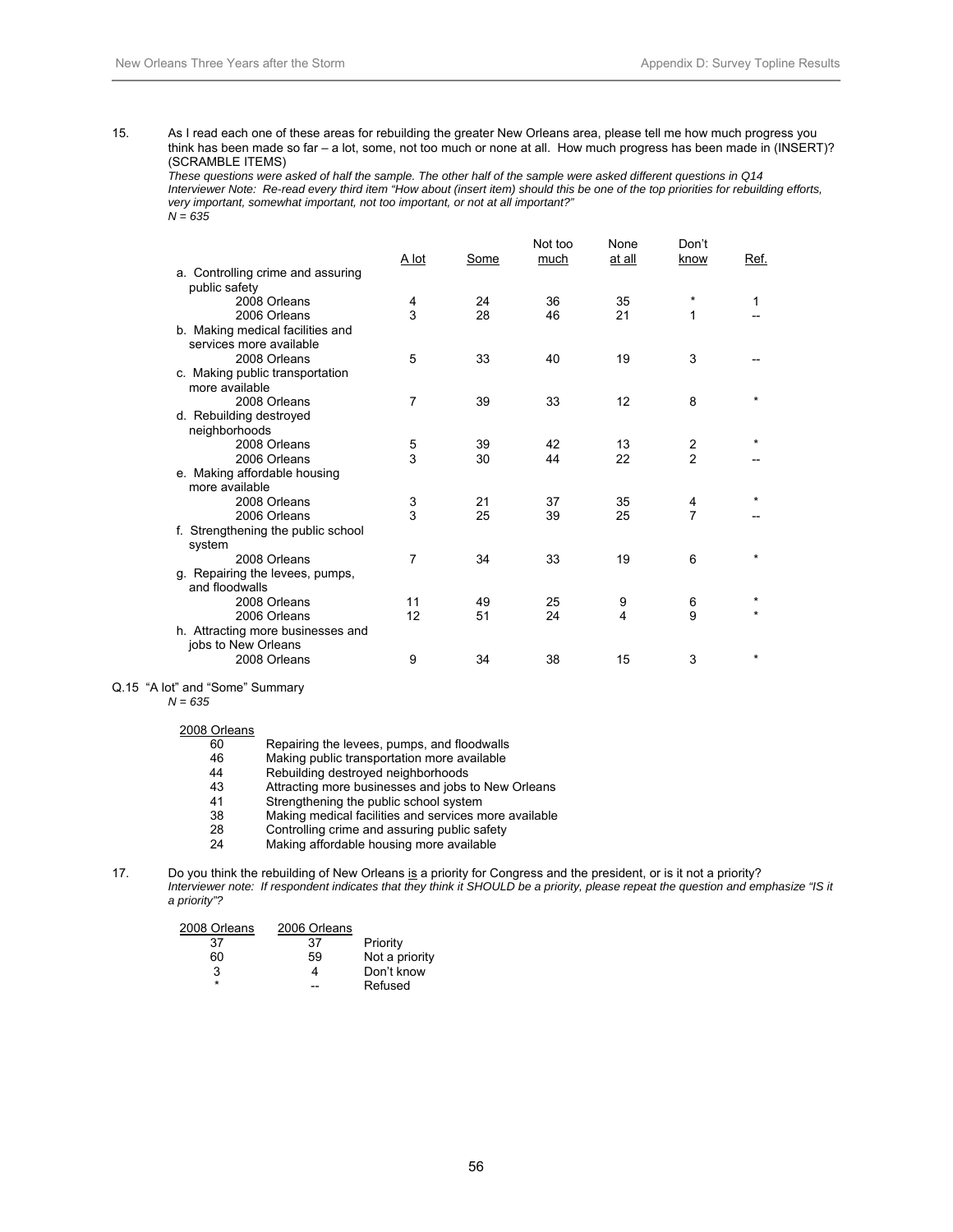18. Do you think most Americans are still aware that New Orleans has not fully recovered from Katrina, or do you think most Americans have forgotten the challenges facing New Orleans?

#### 2008 Orleans

| 30 | Most are still aware |
|----|----------------------|
| 65 | Most have forgotten  |

- 4 Don't know
- **Refused**
- 19. Would you say that the amount of money and other support that the federal government has provided the city of New Orleans since Hurricane Katrina has been (too much), (too little), or just about right? (ROTATE ITEMS IN PARENTHESES)

2008 Orleans

| 2 | Too much |
|---|----------|
|   |          |

- 77 Too little
- 14 Just about right<br>6 Don't know
- Don't know
- 1 Refused
- 20. Do you think the federal dollars that have been provided for hurricane recovery have been mostly (well spent), or mostly (misspent)? (ROTATE ITEMS IN PARENTHESES)

2008 Orleans

- 17 Mostly well spent<br>
22 Mostly misspent 72 Mostly misspent<br>9 Don't know
- 9 Don't know<br>1 Refused
- **Refused**
- 21. Do you think low-lying areas destroyed by the flood should be rebuilt, or not?

| 2008 Orleans | 2006 Orleans |                       |
|--------------|--------------|-----------------------|
| 73.          | 78           | Should be rebuilt     |
| 20           | 17           | Should not be rebuilt |
| հ            | 5            | Don't know            |
|              |              | Refused               |

23. How would you rate the job the local news media have done in covering New Orleans' recovery from Katrina: excellent, good, not so good, or poor? (ROTATE Q23 and Q24)

2008 Orleans

| 76 | Positive (Net) |
|----|----------------|
| 26 | Excellent      |
| 50 | Good           |
| 21 | Negative (Net) |
| 14 | Not so good    |
| 7  | Poor           |
| 2  | Don't know     |
| ÷  | Refused        |
|    |                |

24. How would you rate the job the national news media have done in covering New Orleans' recovery from Katrina: excellent, good, not so good, or poor? (ROTATE Q23 and Q24)

| 51 | Positive (Net) |
|----|----------------|
| 12 | Excellent      |
| 39 | Good           |
| 45 | Negative (Net) |
| 29 | Not so good    |
| 16 | Poor           |
| 3  | Don't know     |
| ÷  | Refused        |
|    |                |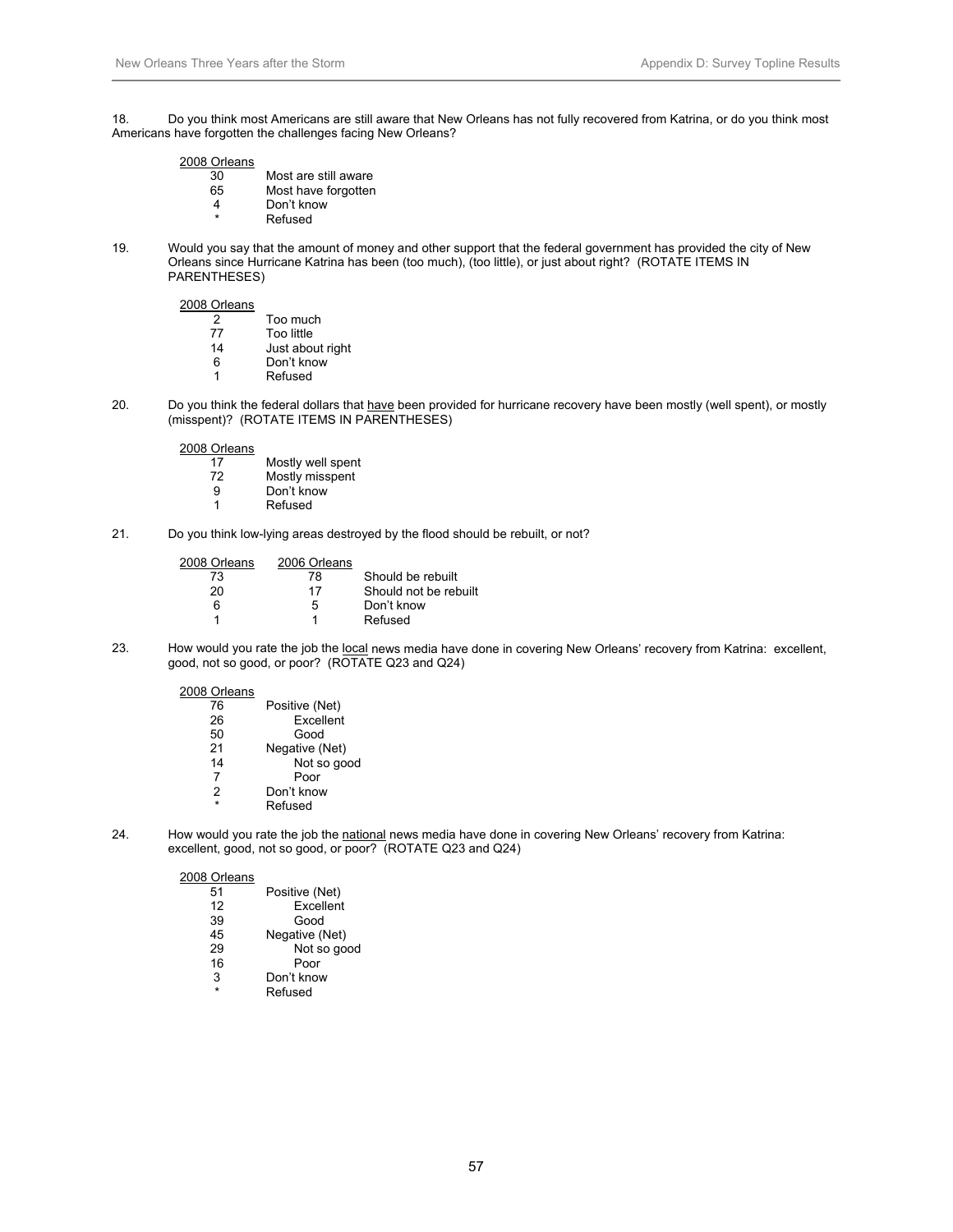25. Do you think race relations today in the greater New Orleans area are (better), (worse), or about the same as they were before Hurricane Katrina? (ROTATE ITEMS IN PARENTHESES)

| 2008 Orleans | 2006 Orleans |                |
|--------------|--------------|----------------|
| 12           | 10           | <b>Better</b>  |
| 28           | 37           | Worse          |
| 57           | 49           | About the same |
| 3            |              | Don't know     |
| ÷            |              | Refused        |

26. Do you feel that African Americans in the greater New Orleans area are being given (better), (worse), or about the same treatment and opportunities in the rebuilding process as whites? (ROTATE ITEMS IN PARENTHESES)

| 2008 Orleans | 2006 Orleans |                                                  |
|--------------|--------------|--------------------------------------------------|
| 8            | 5            | Better treatment and opportunities in rebuilding |
| 36           | 38           | Worse treatment and opportunities                |
| 46           | 45           | About the same treatment and opportunities       |
| 8            | 11           | Don't know                                       |
|              | $\star$      | Refused                                          |
|              |              |                                                  |

27. I'm going to read you a list of things some people might worry about. I'd like you to tell me how worried you are about each of the following things. How worried are you that (INSERT ITEM) – Very worried, somewhat worried, not too worried, or not at all worried? (SCRAMBLE ITEMS)

 *Q27f is based on those with children under the age of 19 living in their household. N= 406* 

|                                    | Very | Some-<br>what | Not<br>too | Not<br>at all | Retired/<br>NA (vol.) | Don't<br>know | Ref.    |
|------------------------------------|------|---------------|------------|---------------|-----------------------|---------------|---------|
| a. You won't have enough           |      |               |            |               |                       |               |         |
| income to meet all your needs      |      |               |            |               |                       |               |         |
| 2008 Orleans                       | 37   | 29            | 18         | 16            | 1                     |               |         |
| 2006 Orleans                       | 38   | 33            | 19         | 9             |                       | $\star$       |         |
| b. Health care services may not    |      |               |            |               |                       |               |         |
| be available if you need them      |      |               |            |               |                       |               |         |
| 2008 Orleans                       | 46   | 28            | 15         | 11            | 1                     | $\star$       | $\star$ |
| 2006 Orleans                       | 42   | 43            | 10         | 4             |                       | $\star$       |         |
| c. The levees will not be rebuilt  |      |               |            |               |                       |               |         |
| with enough strength to protect    |      |               |            |               |                       |               |         |
| your neighborhood                  |      |               |            |               |                       |               |         |
| 2008 Orleans                       | 47   | 29            | 15         | 8             | $\star$               | $\star$       |         |
| 2006 Orleans                       | 53   | 34            | 8          | 4             |                       | 1             |         |
| d. You won't be able to find or    |      |               |            |               |                       |               |         |
| afford a decent place to live      |      |               |            |               |                       |               |         |
| 2008 Orleans                       | 32   | 20            | 20         | 27            | $\star$               | $\star$       | 1       |
| 2006 Orleans                       | 33   | 29            | 21         | 16            |                       | 1             |         |
| e. You will be the victim of a     |      |               |            |               |                       |               |         |
| violent crime                      |      |               |            |               |                       |               |         |
| 2008 Orleans                       | 31   | 35            | 22         | 12            |                       | $\star$       | $\star$ |
| f. Your children won't be able to  |      |               |            |               |                       |               |         |
| get a good education               |      |               |            |               |                       |               |         |
| 2008 Orleans                       | 48   | 20            | 17         | 15            | 1                     |               |         |
| q. You won't be able to find or    |      |               |            |               |                       |               |         |
| keep a good job                    |      |               |            |               |                       |               |         |
| 2008 Orleans                       | 21   | 21            | 20         | 22            | 16                    | 1             |         |
| h. Another hurricane will hit this |      |               |            |               |                       |               |         |
| area and cause similar or worse    |      |               |            |               |                       |               |         |
| damage than Katrina                |      |               |            |               |                       |               |         |
| 2008 Orleans                       | 37   | 31            | 18         | 13            | $\star$               |               |         |
| 2006 Orleans                       | 44   | 35            | 15         | 5             |                       |               | $\star$ |
|                                    |      |               |            |               |                       |               |         |

Q.27 "Very" Summary

| 2008 Orleans | 2006 Orleans |                                                                                     |
|--------------|--------------|-------------------------------------------------------------------------------------|
| 37           | 38           | You won't have enough income to meet all your needs                                 |
| 46           | 42           | Health care services may not be available if you need them                          |
| 47           | 53           | The levees will not be rebuilt with enough strength to protect your neighborhood    |
| 32           | 33           | You won't be able to find or afford a decent place to live                          |
| 31           | N/A          | You will be the victim of a violent crime                                           |
| 48           | N/A          | Your children won't be able to get a good education                                 |
| 21           | N/A          | You won't be able to find or keep a good job                                        |
| 37           | 44           | Another hurricane will hit this area and cause similar or worse damage than Katrina |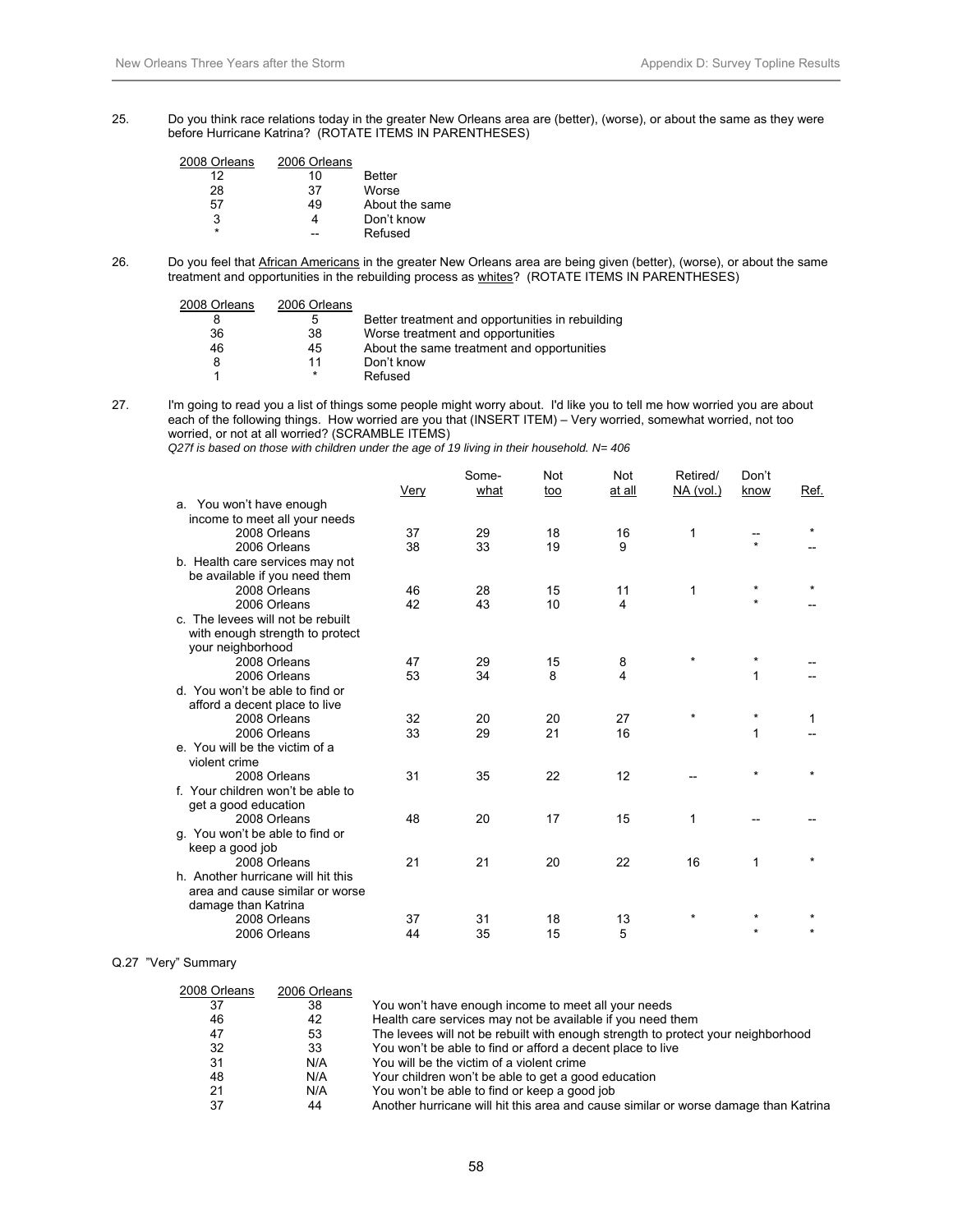#### 29. Would you describe the people of New Orleans as (mainly unified), or (mainly divided by things like race or income)? (ROTATE ITEMS IN PARENTHESES)

 *Interviewer note: If respondent indicates they think New Orleans should be unified, please repeat the question and emphasize "Would you describe the people of New Orleans as…"* 

#### 2008 Orleans

- 24 Mainly unified
- 70 Mainly divided by things like race or income<br>5 Don't know
	- Don't know
	- **Refused**
- 29a. Do you see that as a problem, or not?

 *Based on those who would describe the people of New Orleans as mainly divided by things like race or income.* 

#### 2008 Orleans

| 89 | Yes, problem          |
|----|-----------------------|
| 10 | No, not a problem     |
|    | $D = -11$ $1 - 2 - 1$ |

- 1 Don't know
- **Refused** N=910
- Q.29/29a Combination Table Based on Total

#### 2008 Orleans

- 24 Mainly unified<br>70 Mainly divided 70 Mainly divided<br>63 Problem 63 Problem
- Not a problem 5 Don't know
- **Refused**
- 
- 29b. Would you say the city is mainly divided (by race) or mainly divided (between rich and poor)? (ROTATE ITEMS IN PARENTHESES)

 *Based on those who would describe the people of New Orleans as mainly divided by things like race or income.* 

# $\frac{2008}{22}$

- 22 Divided by race<br>47 Divided betweer
- 47 Divided between rich and poor<br>27 Both by race and between rich
- Both by race and between rich and poor (vol.)
- 2 Other/something else (vol.)<br>2 Don't know
- Don't know
	- **Refused**

N=910

Q.29/29b Combination Table Based on Total

#### 2008 Orleans

- 24 Mainly unified<br>70 Mainly divided Mainly divided
- 15 By race<br>33 Betweer
- 33 Between rich and poor<br>19 By both  $(y_0 | y)$
- By both (vol.)
- 1 By other/something else (vol.)
- 5 Don't know
- **Refused**
- 30. Do you see New Orleans' diversity in terms of having many different racial and ethnic groups as generally (good) for the city or generally (bad) for the city? (ROTATE ITEMS IN PARENTHESES)

- Good
- 
- 16 Bad<br>7 Mak Makes no difference (vol.)
- \* Are both good and bad aspects (vol.)
- Don't know
- 1 Refused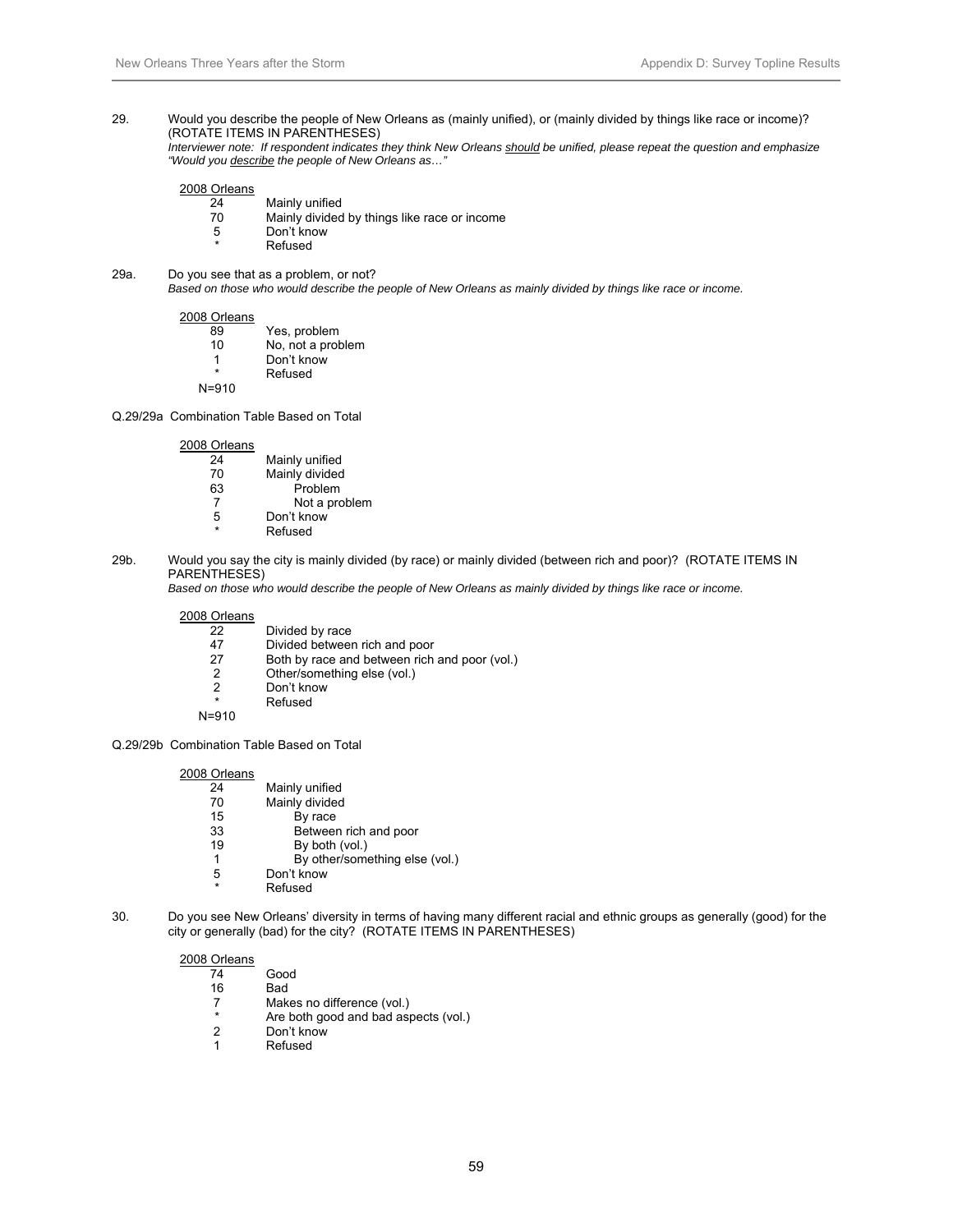31. Would you say your neighborhood does or does not have enough (INSERT)? (SCRAMBLE)  *Interviewer note: If respondent says 'there aren't any', code as 'does not have enough'.* 

|                                           | Does   | Does not |         |            |
|-------------------------------------------|--------|----------|---------|------------|
| 2008 ORLEANS                              | have   | have     | Don't   |            |
|                                           | enough | enough   | know    | <u>Ref</u> |
| a. Places where you can buy groceries     | 50     | 50       | $\star$ | $\star$    |
| c. Restaurants                            | 56     | 43       |         | $\star$    |
| d. Places where children can play outside | 32     | 66       |         | $\star$    |
| e. Bus service                            | 43     | 47       | 9       | $\star$    |
| Police presence                           | 52     | -47      |         | $\star$    |
| h. Places of worship                      | 74     |          | 3       |            |

Q.31 "Does have enough" Summary

2008 Orleans

- 50 Places where you can buy groceries
- 56 Restaurants<br>32 Places wher
- 32 Places where children can play outside
- 43 Bus service<br>52 Police prese
- 52 Police presence<br>74 Places of worshi
- Places of worship
- 33. Would you say your neighborhood public schools are doing a (better job) than before Katrina, a (worse job), or are they about the same? (ROTATE ITEMS IN PARENTHESES)

2008 Orleans

- 22 Better job<br>24 Worse job
- 24 Worse job<br>33 About the s
- About the same
- 6 No public schools in neighborhood (vol.)
- 13 Don't know<br>2 Refused
- **Refused**
- 34. Generally speaking, do you think the growing number of immigrant workers has been (good) for New Orleans, (bad) for New Orleans, or hasn't it made much difference? (ROTATE ITEMS IN PARENTHESES)

2008 Orleans

- 58 Good for New Orleans
- 16 Bad for New Orleans<br>22 Hasn't made much di
- Hasn't made much difference
- 4 Don't know
- 1 Refused
- 35. These days, how safe from crime do your feel in your neighborhood? Would you say you feel very safe from crime, somewhat safe, not too safe, or not safe at all?

#### 2008 Orleans

| 71      | Safe (Net)           |
|---------|----------------------|
| 17      | Very safe from crime |
| 54      | Somewhat safe        |
| 29      | Not safe (Net)       |
| 19      | Not too safe         |
| 10      | Not safe at all      |
| $\star$ | Don't know           |
|         | Refused              |

36. How much confidence do you have in the ability of the police to protect you from violent crime – a great deal, quite a lot, not very much, or none at all?

| 29 | Confidence in police (Net) |
|----|----------------------------|
| 6  | A great deal               |
| 23 | Quite a lot                |
| 68 | No confidence (Net)        |
| 51 | Not very much              |
| 17 | None at all                |
| 2  | Don't know                 |
| 1  | Refused                    |
|    |                            |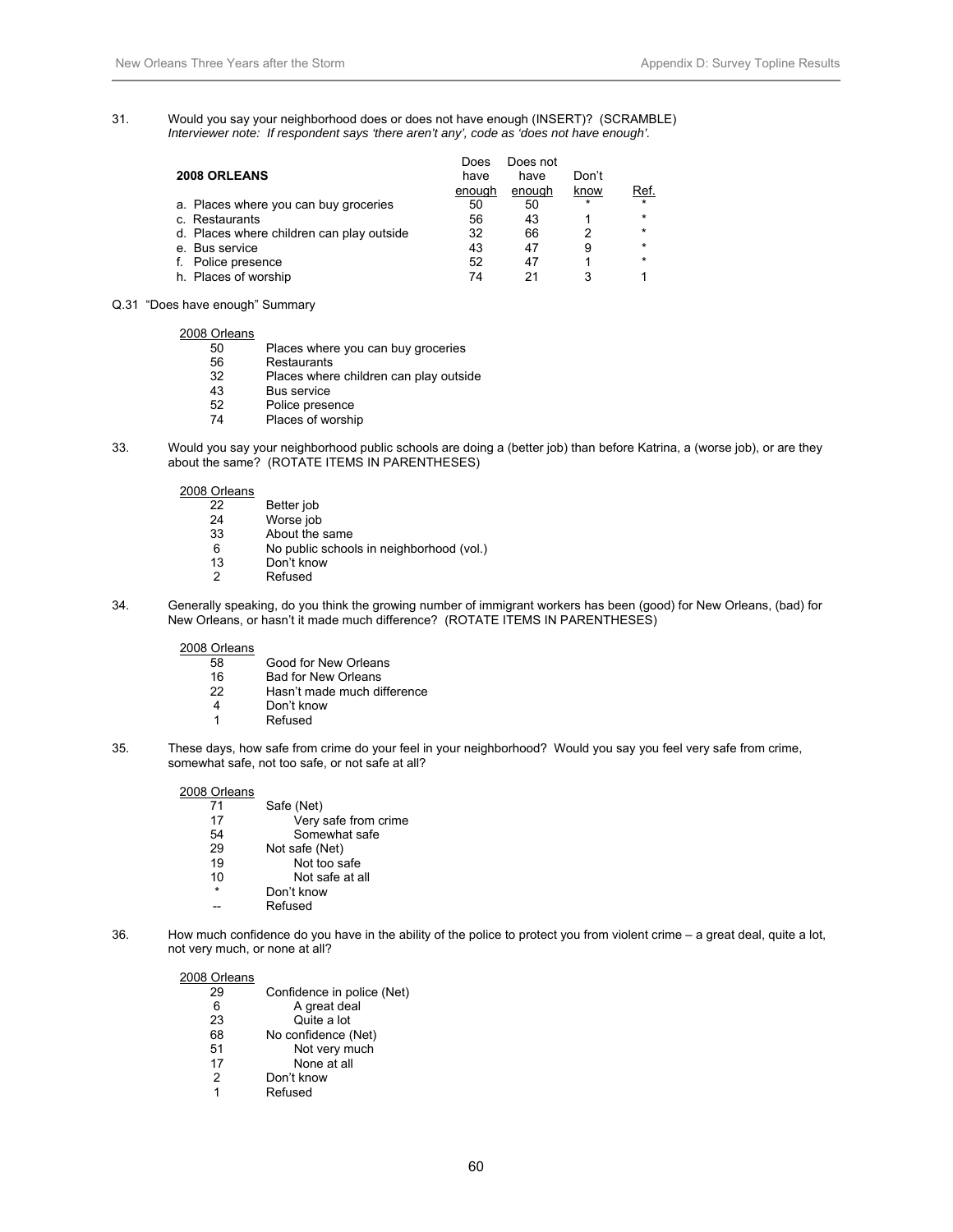37. How would you rate the way insurance companies have responded to the needs of people in New Orleans: excellent, good, not so good, or poor?

# 2008 Orleans

| 15             | Positive (Net) |
|----------------|----------------|
| $\overline{2}$ | Excellent      |
| 13             | Good           |
| 81             | Negative (Net) |
| 32             | Not so good    |
| 49             | Poor           |
| 3              | Don't know     |
| 1              | Refused        |

38. How serious a problem is political corruption in New Orleans today? Would you say… very serious, somewhat serious, not too serious, or not at all serious?

#### 2008 Orleans

| 86            | Serious (Net)      |
|---------------|--------------------|
| 58            | Very serious       |
| 28            | Somewhat serious   |
| 11            | Not serious (Net)  |
| 8             | Not too serious    |
| $\mathcal{P}$ | Not at all serious |
| 3             | Don't know         |
| ÷             | Refused            |
|               |                    |

39. Thinking now about job opportunities in New Orleans, would you say (there are plenty of good jobs available) or (good jobs are difficult to find)? (ROTATE ITEMS IN PARENTHESES)

#### 2008 Orleans

| 28 | Available         |
|----|-------------------|
| 64 | Difficult to find |
| 8  | Don't know        |
| ÷  | Refused           |

40. How would you rate New Orleans in terms of career opportunities for young people? Would you say it provides young people with excellent, good, not so good, or poor career opportunities?

#### 2008 Orleans

| 35 | Positive career prospects (Net) |
|----|---------------------------------|
| 5  | <b>Fxcellent</b>                |
| 30 | Good                            |
| 61 | Negative career prospects (Net) |
| 40 | Not so good                     |
| 21 | Poor                            |
| 3  | Don't know                      |
| 1  | Refused                         |
|    |                                 |

41. Thinking about your family's financial situation, would you say you are living comfortably, just getting by, or struggling to make ends meet?

- 38 Living comfortably
- 41 Just getting by
- 21 Struggling to make ends meet
- \* Don't know
- **Refused**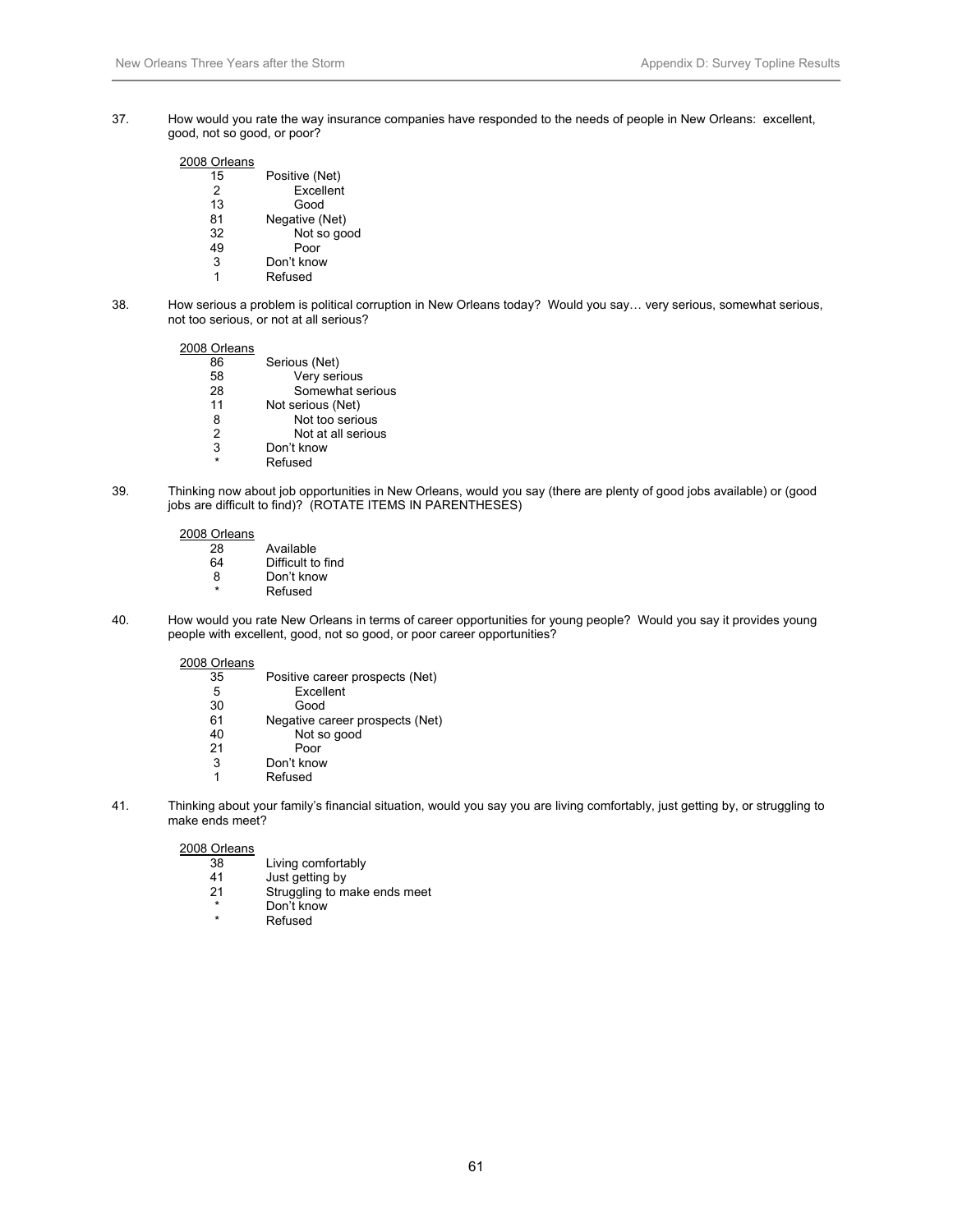42. In the past 6 months, did you or another family member in your household have problems paying for medical bills, or not?

| 2008 Orleans | 2006 Orleans |                                            |
|--------------|--------------|--------------------------------------------|
| 25           | 9            | Yes, had problems paying bills             |
| 74           | 88           | No, did not have problems paying for bills |
|              | 3            | Don't know                                 |
| $\star$      | --           | Refused                                    |
|              |              |                                            |

43. How much of a financial impact have these medical bills had on your household – a major impact, minor impact or no impact at all?

*Based on those who had someone in their household with problems paying for medical bills.* 

#### 2008 Orleans

| 55        | Major impact     |
|-----------|------------------|
| 40        | Minor impact     |
| 4         | No impact at all |
| 1         | Don't know       |
| ÷         | Refused          |
| $N = 306$ |                  |

# Q.42/43 Combination Table Based on Total

| 2008 Orleans | 2006 Orleans |                                             |
|--------------|--------------|---------------------------------------------|
| 25           | 9            | Had problems paying for medical bills (Net) |
| 14           | 5            | Major impact                                |
| 10           | 3            | Minor impact                                |
|              |              | No impact at all                            |
| 74           | 88           | Did not have a problem paying medical bills |
|              | 3            | Don't know                                  |
| $\star$      |              | Refused                                     |

#### 45. What best describes your employment situation today? (READ LIST)

| 2008 Orleans | 2006 Orleans |                                             |
|--------------|--------------|---------------------------------------------|
| 55           | 54           | Employed (Net)                              |
| 45           | 45           | Employed full-time                          |
| 10           | 9            | Employed part-time                          |
|              | 9            | Unemployed and currently seeking employment |
| 3            | 3            | Unemployed and not seeking employment       |
| 5            | 6            | A student                                   |
| 19           | 16           | Retired                                     |
|              | 6            | On disability and can't work                |
| 3            | 5            | A homemaker or stay at home parent          |
|              |              | Self employed/freelance (vol.)              |
| $\star$      | 2            | Other (vol.)                                |
| $\star$      |              | Don't know                                  |
| $\star$      | $\star$      | Refused                                     |

#### D8. Are you currently (READ LIST)?

| 2008 Orleans | 2006 Orleans |                       |
|--------------|--------------|-----------------------|
| 47           | 40           | Married               |
|              |              | Living as married     |
| 26           | 29           | Single, never married |
| 2            | 4            | Separated             |
| 9            | 12           | <b>Divorced</b>       |
|              |              | Widowed               |
| $\star$      |              | Refused               |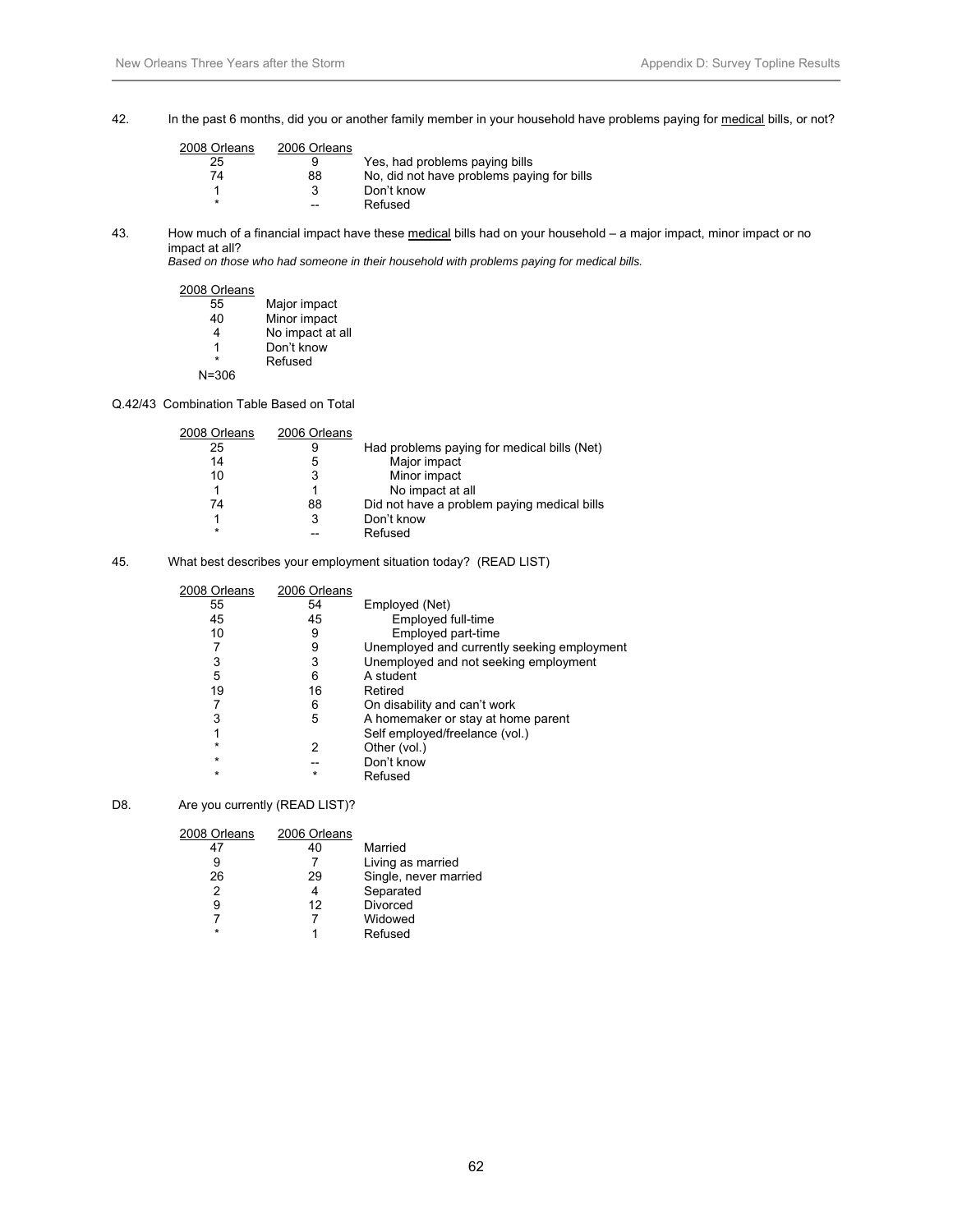D9. Aside from yourself (and your spouse/and your partner), are there any other adults living in your household, or not?

| Yes        |
|------------|
| No         |
| Don't know |
| Refused    |
|            |

#### D9a. How many?

 *Based on those who have any other adults living in their household besides themselves or themselves and their spouse or partner.* 

| 2008 Orleans |         |
|--------------|---------|
| 52           | 1       |
| 27           | 2       |
| 14           | 3       |
| 4            | 4       |
| 3            | 5+      |
| $\star$      | Refused |
| N=396        |         |

D8/D9/D9a Total Adults Living in Household Based on Total

2008 Orleans  $\begin{array}{c|cc} 17 & & 1 \\ 48 & & 2 \end{array}$ 48 2<br>20 3  $20$   $3$ <br>15  $4+$ 15 \* Undetermined

46. Is there any other adult in this household (including your spouse or partner) who is employed?  *Based on those who have any other adults living in their household besides themselves.* 

> 2008 Orleans 59 Yes 41 No -- Don't know **Refused**

N=866

47. Does your job today pay enough to cover your basic needs such as housing and food, or not? *Based on those who are employed.* 

| 2008 Orleans | 2006 Orleans |            |
|--------------|--------------|------------|
| 76           | 70           | Yes        |
| 23           | 29           | N٥         |
| $\star$      | $\star$      | Don't know |
| $\star$      |              | Refused    |
| $N = 718$    | $N = 472$    |            |

Q.45/47 Combination Table Based on Total

| 2008 Orleans | 2006 Orleans |                                          |
|--------------|--------------|------------------------------------------|
| 55           | 54           | Employed today (Net)                     |
| 42           | 38           | Pays enough to cover basic needs         |
| 13           | 16           | Does not pay enough to cover basic needs |
| 45           | 46           | Not employed today                       |
| $\star$      | --           | Don't know                               |
| $\star$      | $\star$      | Refused                                  |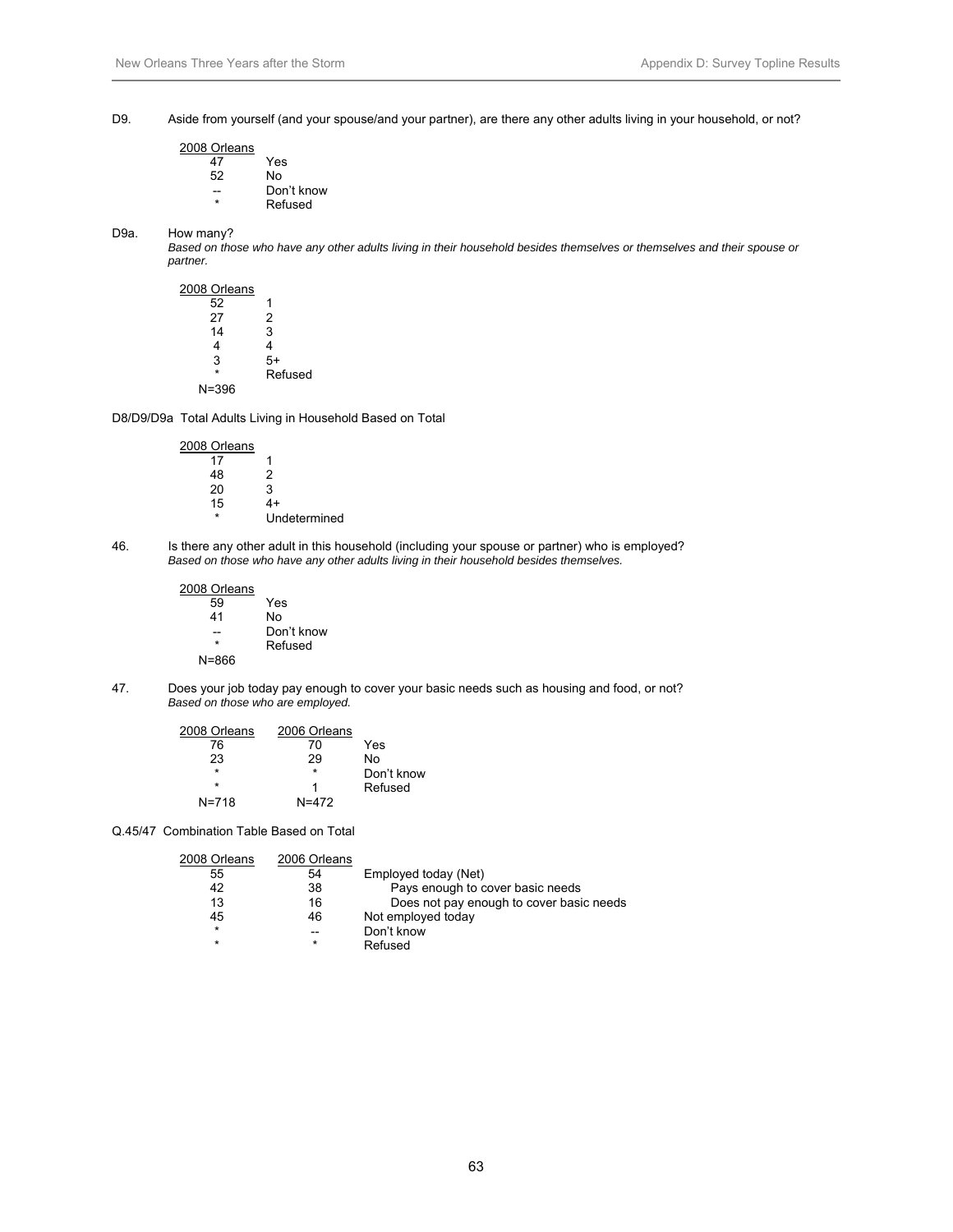48. Does your job today offer you health insurance coverage, or not? *Based on those who are employed.* 

| 2008 Orleans | 2006 Orleans |            |
|--------------|--------------|------------|
| 65           | 54           | Yes        |
| 34           | 46           | N٥         |
| $\star$      | $\star$      | Don't know |
|              | $\star$      | Refused    |
| $N = 718$    | $N = 472$    |            |

Q.45/48 Combination Table Based on Total

| 2006 Orleans |                                 |
|--------------|---------------------------------|
| 54           | Employed today (Net)            |
| 29           | Offers health insurance         |
| 25           | Does not offer health insurance |
| 46           | Not employed today              |
|              | Don't know                      |
| $\star$      | Refused                         |
|              |                                 |

READ: Now I'd like to ask you about the health care situation in and around New Orleans today…

49. Please tell me whether or not you think each of the following should be the most important priority for rebuilding New Orleans' health care system, very important, somewhat important, not too important, or not at all important. How about (READ FIRST ITEM) should that be the most important priority for rebuilding New Orleans' health care system, very important, somewhat important, not too important, or not at all important? How about (READ NEXT ITEMS)? (ROTATE ITEMS)

| 2008 ORLEANS                                                                                                                           | Most<br>important<br>priority* | Very<br>important | Somewhat<br>important |         | Not too Not at all<br>important important | Don't<br>know | Ref. |
|----------------------------------------------------------------------------------------------------------------------------------------|--------------------------------|-------------------|-----------------------|---------|-------------------------------------------|---------------|------|
| a. Increasing the number of community<br>clinics                                                                                       |                                |                   |                       |         |                                           |               |      |
| 2008 Orleans                                                                                                                           | 30                             | 55                | 11                    |         |                                           |               |      |
| 2006 Orleans                                                                                                                           | 32                             | 62                | 5                     |         |                                           |               |      |
| b. Bringing in more doctors, nurses and<br>other health workers                                                                        |                                |                   |                       |         |                                           |               |      |
| 2008 Orleans                                                                                                                           | 37                             | 55                | 6                     |         |                                           |               |      |
| 2006 Orleans                                                                                                                           | 38                             | 60                | 3                     | $\star$ | $\star$                                   | $\star$       |      |
| c. Building a new hospital to replace Charity<br>hospital                                                                              |                                |                   |                       |         |                                           |               |      |
| 2008 Orleans                                                                                                                           | 40                             | 47                | 7                     | 2       | 2                                         | $\mathbf 1$   |      |
| d. Expanding health insurance coverage to<br>more people                                                                               |                                |                   |                       |         |                                           |               |      |
| 2008 Orleans                                                                                                                           | 38                             | 52                | 8                     |         |                                           | 1             |      |
| e. Opening more emergency care services                                                                                                |                                |                   |                       |         |                                           |               |      |
| 2008 Orleans                                                                                                                           | 31                             | 56                | 10                    | 2       |                                           |               |      |
| 2006 Orleans                                                                                                                           | 34                             | 59                | 5                     |         |                                           |               |      |
| * In the 2006 survey, the wording for the first response category was "One of the top priorities" instead of "Most important priority" |                                |                   |                       |         |                                           |               |      |

Q.49 "The most important priority" Summary

- 40 Building a new hospital to replace Charity hospital<br>38 Expanding health insurance coverage to more peo
- Expanding health insurance coverage to more people
- 37 Bringing in more doctors, nurses and other health workers<br>31 Opening more emergency care services
- 31 Opening more emergency care services<br>30 Increasing the number of community clin
- Increasing the number of community clinics
- 52. Do you think there are enough health care services currently available for uninsured and low-income people in the greater New Orleans area, or not?

| 2008 Orleans | 2006 Orleans |            |
|--------------|--------------|------------|
| 6            |              | Yes        |
| 89           | 93           | N٥         |
|              | ิค           | Don't know |
|              |              | Refused    |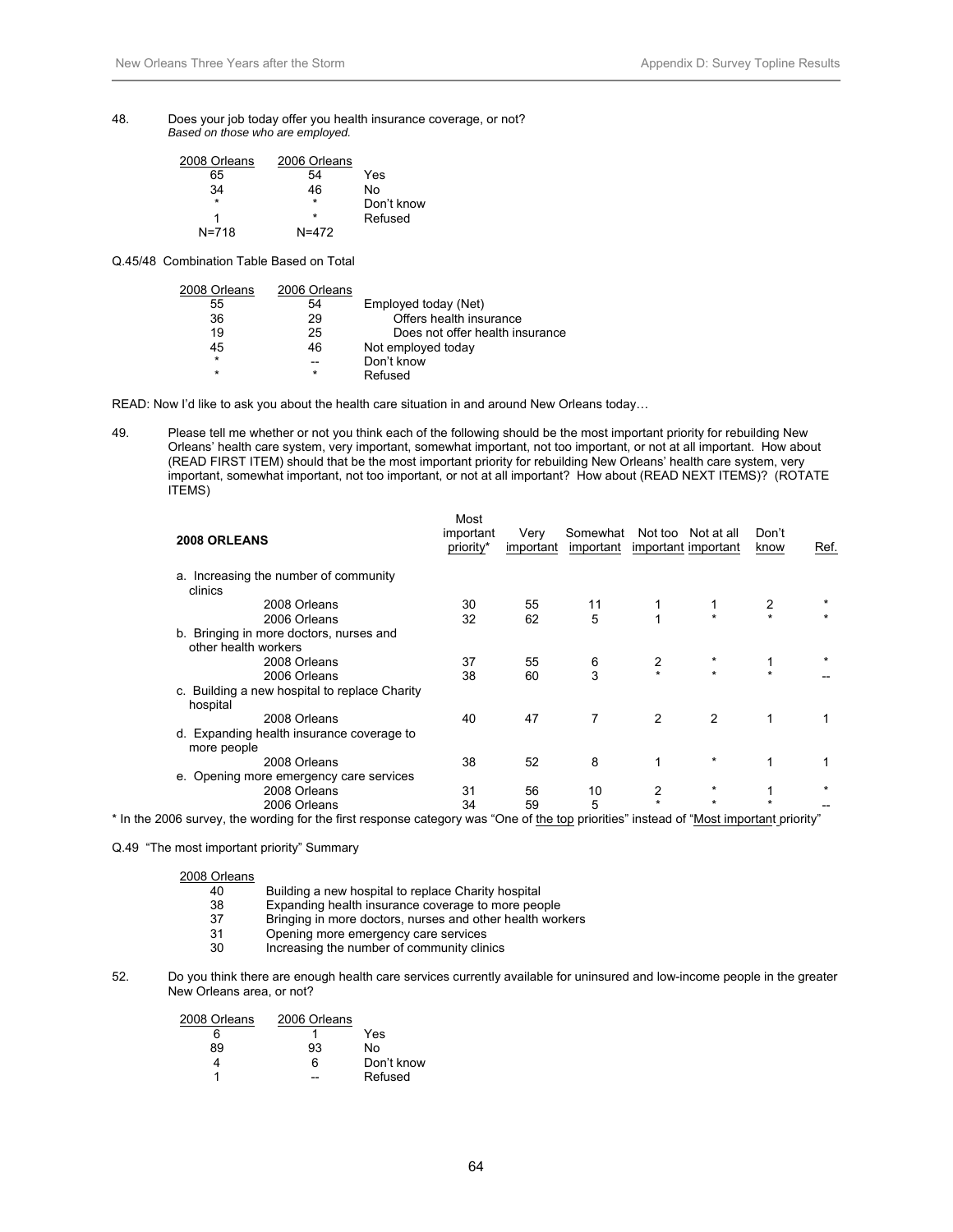53. In general, would you say your health is excellent, very good, good, fair, or poor?

| 2008 Orleans | 2006 Orleans |            |
|--------------|--------------|------------|
| 16           | 21           | Excellent  |
| 28           | 40           | Very good  |
| 26           | 24           | Good       |
| 22           | 12           | Fair       |
| 8            | 2            | Poor       |
| $\star$      | $\star$      | Don't know |
|              |              | Refused    |

- 54. Has a doctor or other health professional EVER told you that you have any of the following health conditions? How about (INSERT ITEM)? (SCRAMBLE)
	- a. Hypertension or high blood pressure

| 2008 Orleans | 2006 Orleans |            |
|--------------|--------------|------------|
| 37           | 27           | Yes        |
| 63           | 72           | N٥         |
| ÷            |              | Don't know |
| ÷            |              | Refused    |

b. Diabetes or high blood sugar

| 2008 Orleans | 2006 Orleans |            |
|--------------|--------------|------------|
| 15           | 13           | Yes        |
| 84           | 87           | N٥         |
|              | ÷            | Don't know |
| ÷            | ÷            | Refused    |

c. Asthma or other breathing problems

| 2008 Orleans | 2006 Orleans |            |
|--------------|--------------|------------|
| 17           |              | Yes        |
| 82           | 90           | N٥         |
|              |              | Don't know |
|              |              | Refused    |

#### d. Heart Disease

| 2008 Orleans | 2006 Orleans |            |
|--------------|--------------|------------|
| 11           |              | Yes        |
| 88           | 92           | N٥         |
|              | ÷            | Don't know |
| ÷            | ÷            | Refused    |

e. Cancer

| 2008 Orleans | 2006 Orleans |            |
|--------------|--------------|------------|
| 5            | h            | Yes        |
| 94           | 95           | N٥         |
|              |              | Don't know |
|              | ÷            | Refused    |

#### f. A physical disability

| 2008 Orleans | 2006 Orleans |            |
|--------------|--------------|------------|
| 12           |              | Yes        |
| 87           | 93           | N٥         |
| ÷            |              | Don't know |
|              | ÷            | Refused    |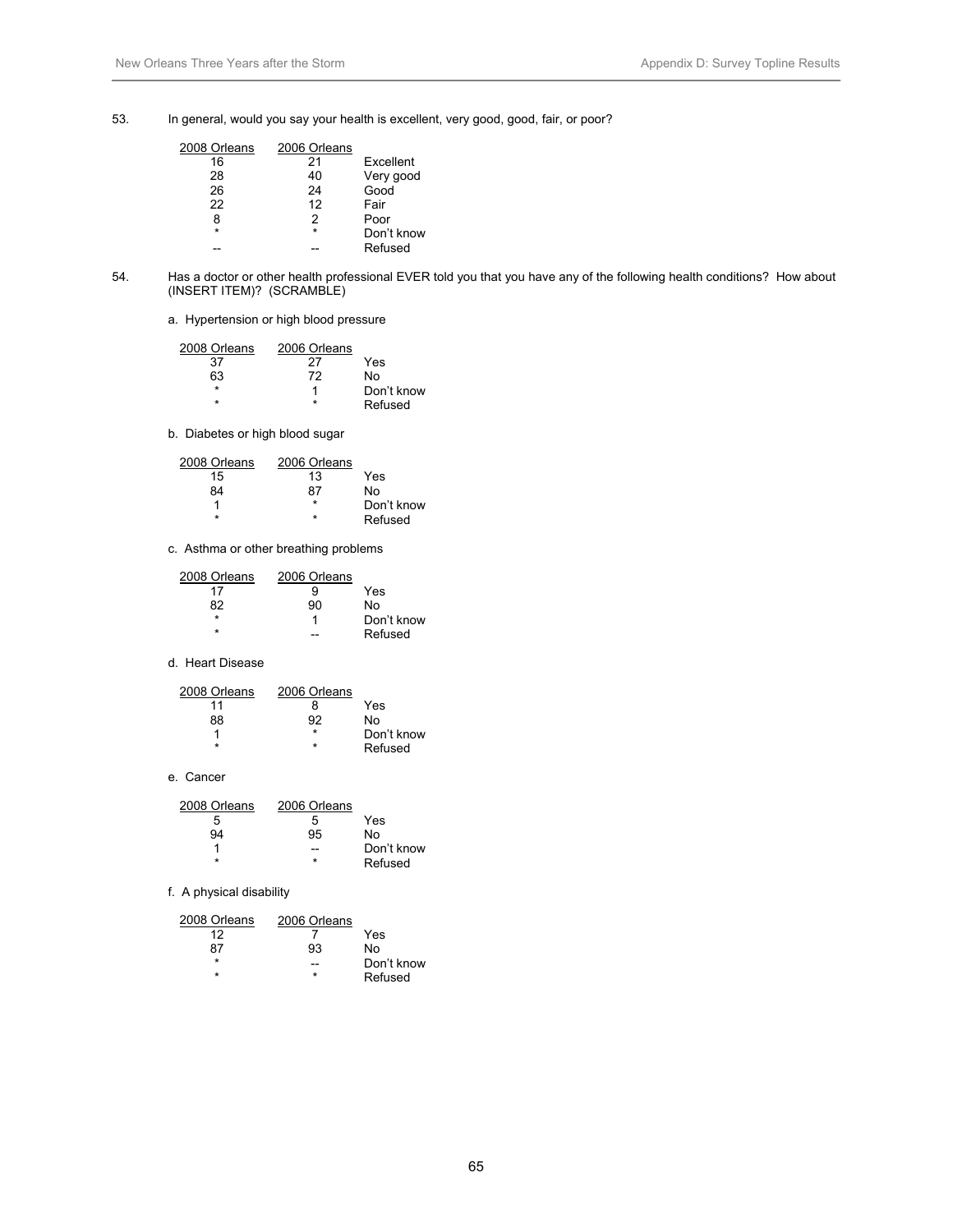#### g. Severe overweight or obesity

 *Interviewer note: If respondent seems unsure whether they qualify here, repeat questions, stressing "Has a DOCTOR or other HEALTH PROFESSIONAL ever told you…"* 

| 2008 Orleans | 2006 Orleans |            |
|--------------|--------------|------------|
|              | ิค           | Yes        |
| 90           | 94           | N٥         |
| ÷            | ÷            | Don't know |
| ÷            |              | Refused    |

h. A serious mental illness such as depression

| 2008 Orleans | 2006 Orleans |            |
|--------------|--------------|------------|
| 15           | ٠h           | Yes        |
| 85           | 95           | N٥         |
| ÷            | ÷            | Don't know |
| ÷            |              | Refused    |

i. Any other chronic health condition

| 2008 Orleans | 2006 Orleans |                                                       |
|--------------|--------------|-------------------------------------------------------|
| 10           | 3            | Yes                                                   |
|              |              | Allergies                                             |
| 2            |              | Arthritis                                             |
|              | $\star$      | <b>Back condition</b>                                 |
|              | $\star$      | <b>Blood condition</b>                                |
| $\star$      | ¥            | Carpal Tunnel Syndrome                                |
| $\star$      |              | COPD                                                  |
| $\star$      | $\star$      | Eye condition                                         |
|              | *            | Heart condition                                       |
| $\star$      | $\star$      | Fibromyalgia                                          |
| $\star$      | $\star$      | Kidney condition                                      |
| $\star$      | $\star$      | Seizure disorder                                      |
| $\star$      |              | Thyroid condition                                     |
|              | NA.          | High cholesterol                                      |
|              | NA.          | Auto immune diseases (lupus, etc.)                    |
|              | NA           | Infectious diseases (i.e., hepatitis, HIV/AIDS, etc.) |
|              | NA.          | Stroke                                                |
|              | NA.          | Gastrointestinal                                      |
|              | NA.          | Skin conditions (psoriasis, eczema, etc.)             |
| 2            | 1            | Any other chronic condition                           |
| 90           | 97           | No                                                    |
| $\star$      | ¥            | Don't know                                            |
| $\star$      |              | Refused                                               |

#### Q.54 "Yes" Summary

| 2008 Orleans | 2006 Orleans |                                                |
|--------------|--------------|------------------------------------------------|
| 61           | 41           | Any (Net)                                      |
| 37           | 27           | a. Hypertension or high blood pressure         |
| 15           | 13           | b. Diabetes or high blood sugar                |
| 17           | 9            | c. Asthma or other breathing problems          |
| 11           | 8            | d. Heart Disease                               |
| 5            | 5            | e. Cancer                                      |
| 12           |              | f. A physical disability                       |
| 9            | 6            | g. Severe overweight or obesity                |
| 15           | 5            | h. A serious mental illness such as depression |
| 10           | 3            | Any other chronic health condition             |
| 39           | 59           | None of these                                  |

55. Do you have a disability, handicap or chronic disease like the ones I just asked about that keeps you from participating fully in work, housework, school or other activities?

| 2008 Orleans | 2006 Orleans |            |
|--------------|--------------|------------|
| 13           | я            | Yes        |
| 87           | 91           | N٥         |
| ÷            | ÷            | Don't know |
| ÷            | *            | Refused    |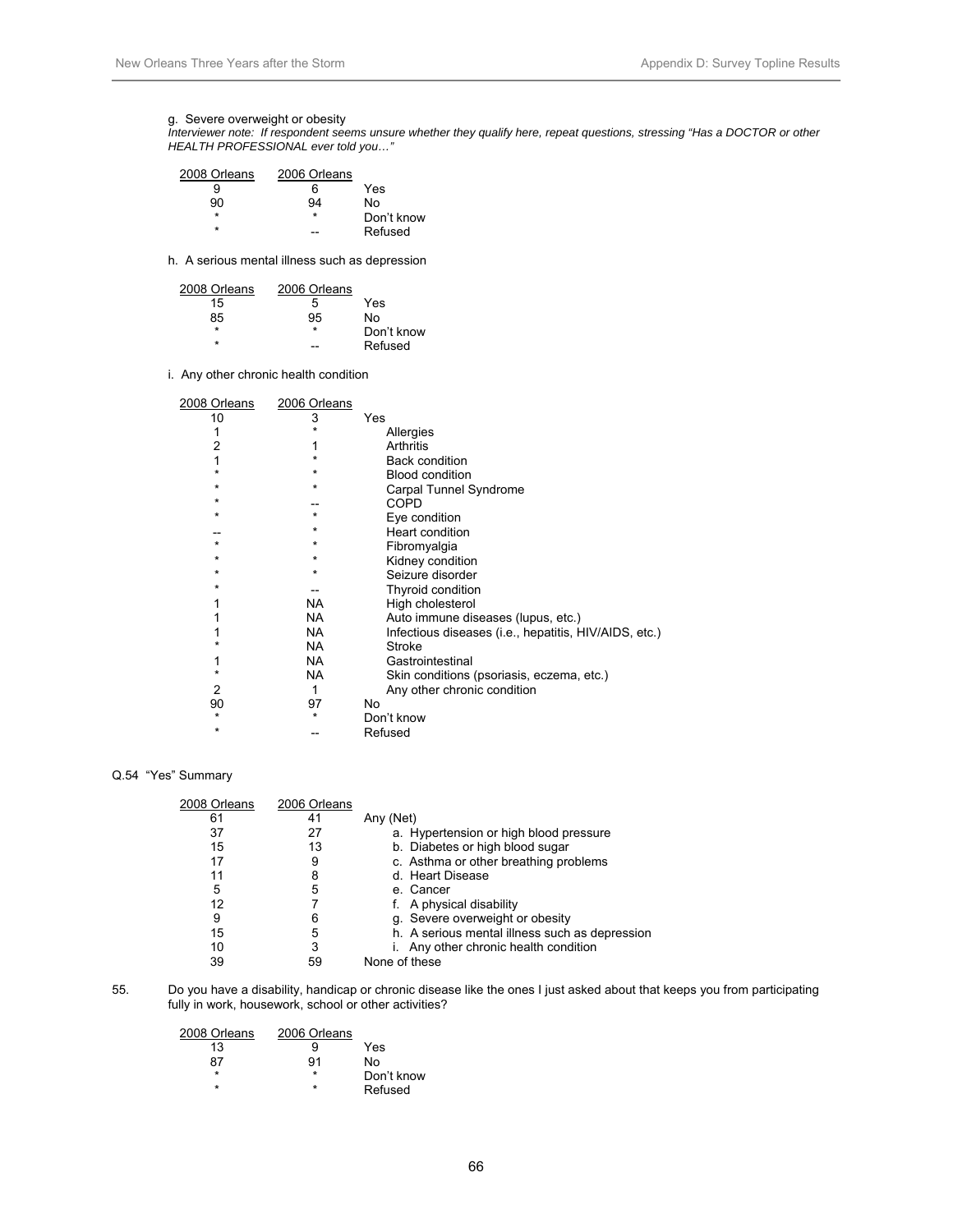57. In general, would you say your mental health is excellent, very good, good, fair, or poor?

| 2008 Orleans | 2006 Orleans |            |
|--------------|--------------|------------|
| 23           | 24           | Excellent  |
| 30           | 45           | Very good  |
| 27           | 20           | Good       |
| 15           | 9            | Fair       |
| 5            |              | Poor       |
| ÷            | $\star$      | Don't know |
| ÷            |              | Refused    |

58. Does your fair or poor mental health keep you from participating fully in work, housework, school or other activities?  *Based on those who are in fair or poor mental health.* 

2008 Orleans  $\frac{35}{65}$  Yes 65 No Don't know -- Refused N=255

59. Overall, how well would you say your health needs are being met today? Very well, somewhat well, not too well, or not at all well?

| 2008 Orleans | 2006 Orleans |                 |
|--------------|--------------|-----------------|
| 42           | 36           | Very well       |
| 44           | 53           | Somewhat well   |
| 10           | 9            | Not too well    |
|              | 2            | Not at all well |
|              | 1            | Don't know      |
|              |              | Refused         |

60. What is your main source of health insurance coverage today, if any? *If respondent is having trouble deciding between Medicare and Medicaid, read: "Medicaid is the state-run program that provides health insurance and long-term care to certain low-income children and individuals." "Medicare is the federal health program for people 65 and older for certain people under 65 with long-term disabilities."* 

 *If respondent has both Medicare and Medicaid, probe about which they view as their primary coverage.* 

 *If respondent has COBRA code as "Private insurance that you bought on your own."* 

| 2008 Orleans | 2006 Orleans |                                                                               |
|--------------|--------------|-------------------------------------------------------------------------------|
| 42           | 37           | Private insurance through an employer                                         |
| 9            | 11           | Private insurance that you bought on your own                                 |
| 20           | 16           | Medicare (sometimes called Tenet 65- People's Health, Advantage, or Wellcare) |
| 8            | 8            | Medicaid (sometimes called LaCHIP or CommunityCare)                           |
| ົ            |              | The VA or other government program                                            |
| 18           | 26           | None, you are uninsured                                                       |
| $\star$      |              | Don't know                                                                    |
| $\star$      |              | Refused                                                                       |
|              |              |                                                                               |

61. Thinking about where you got your health care before Hurricane Katrina, would you say the place you usually went was Charity Hospital or one of its clinics, or not?

- 22 Main source of care was Charity Hospital or a Charity clinic<br>72 Main source of care was somewhere else
- 72 Main source of care was somewhere else<br>5 Don't know
- 5 Don't know
- 1 Refused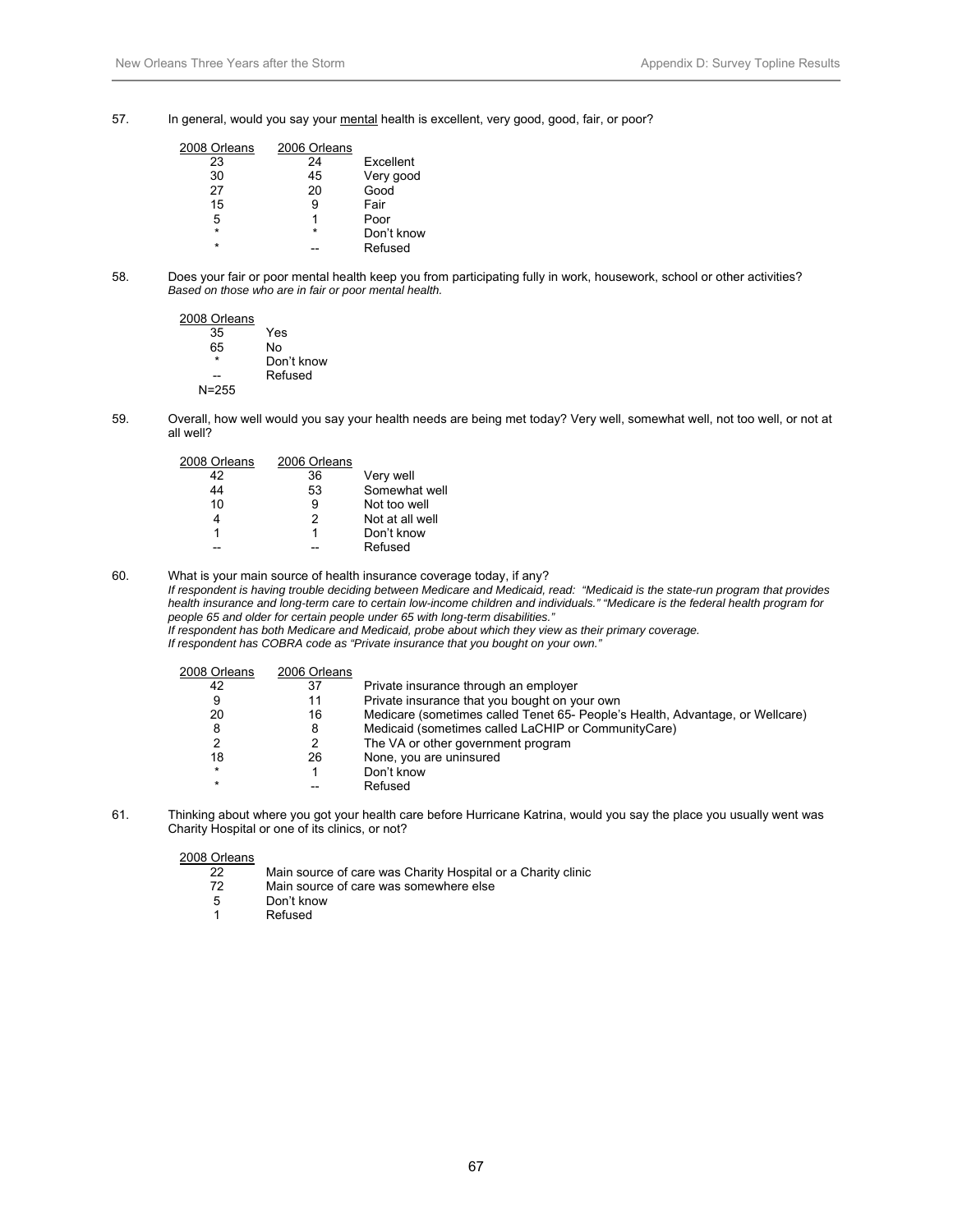#### 61a. Today, what kind of place, if any, do you usually go when you are sick or when you need advice about your health? Is it a (READ ENTIRE LIST)?

 *Interviewer note: Please read all options; read numbers in front of each option.* 

| 2008 Orleans | 2006 Orleans |                                                                    |
|--------------|--------------|--------------------------------------------------------------------|
| 18           | 31           | A hospital emergency room                                          |
| 14           | 14           | A clinic at a hospital                                             |
| 8            | 6            | A neighborhood clinic or health center                             |
| 48           | 43           | A private doctor's office                                          |
| <b>NA</b>    | $\star$      | A temporary or mobile clinic                                       |
|              | $\star$      | Clinic (unspecified hospital clinic or neighborhood clinic) (vol.) |
|              | $\star$      | Hospital (unspecified ER or clinic) (vol.)                         |
|              | <b>NA</b>    | VA (vol.)                                                          |
| $\star$      | <b>NA</b>    | University/student health center (vol.)                            |
|              | 3            | No usual place of care (vol.)                                      |
|              | $\star$      | Some other place (vol.)                                            |
|              |              | Don't know                                                         |
|              | ÷            | Refused                                                            |
|              |              |                                                                    |

61b. What is the name of the place where you usually go for care?

 *Based on those who go to a clinic at a hospital or neighborhood health center for medical advice or care.* 

#### 2008 Orleans

| Urieans<br>5            |                                                                                 |
|-------------------------|---------------------------------------------------------------------------------|
| 20                      | Covenant House, Tulane Clinic at Covenant House, Drop-In Clinic/Tulane Clinic   |
| 12                      | Ochsner (unspecified clinic or hospital)                                        |
| 7                       | Ochsner Clinic (vol.)                                                           |
| 3                       | 1400 Teche/Common Ground Health Clinic                                          |
| 3                       | Avondale, Marerro, River Ridge/Jefferson Community Health                       |
| 3                       | University Hospital                                                             |
| $\overline{\mathbf{c}}$ | Charter Science and Math High School/LSU School Based Clinic                    |
| $\mathbf 2$             | Odyssey House                                                                   |
| $\overline{c}$          | Ochsner Medical Center/Hospital                                                 |
| 2                       | <b>Touro Clinic</b>                                                             |
| 1                       | Daughters of Charity Bywater Clinic/St. Cecelia Clinic                          |
| 1                       | Daughters of Charity Causeway Clinic/Metairie Clinic                            |
| 1                       | Algiers Community Health Clinic/Excelth                                         |
|                         | Family Health Center/Leading Edge Services                                      |
| 1                       | St. Charles Community Health Center                                             |
|                         | Hutchinson Clinic/MCLNO Clinic at Hutchinson Building, LSU Clinic at Hutchinson |
| 1                       | East Jefferson General Hospital                                                 |
| 1                       | Charity Hospital (MCLNO)                                                        |
| 1                       | <b>Veterans Affairs Medical Center</b>                                          |
| 1                       | St. Thomas Clinic                                                               |
| 1                       | <b>Operation Blessings Clinic</b>                                               |
|                         | Edna Pilsbury Clinic/New Orleans Health Clinic                                  |
| *                       | Eleanor McMain High School/LSU School Based Clinic                              |
| *                       | HIV/AIDS Outpatient Clinics/MCLNO/HIV/AIDS Clinic/HOP Clinic                    |
| *                       | Lakeside Children's Clinic                                                      |
| *                       | Musicians Clinic/St. Anna's, New Orleans Musicians Clinic                       |
| *                       | Ida Hymel Clinic/New Orleans Health Department                                  |
| 10                      | Some other place                                                                |
| 14                      | Don't know                                                                      |
| 7                       | Refused                                                                         |

N=283

62. Is there a health clinic in your neighborhood that offers medical care to people even if they don't have insurance or can't pay the full cost?

- 14 Yes<br>65 No
- 65 No<br>19 Dor
- Don't know
- 1 Refused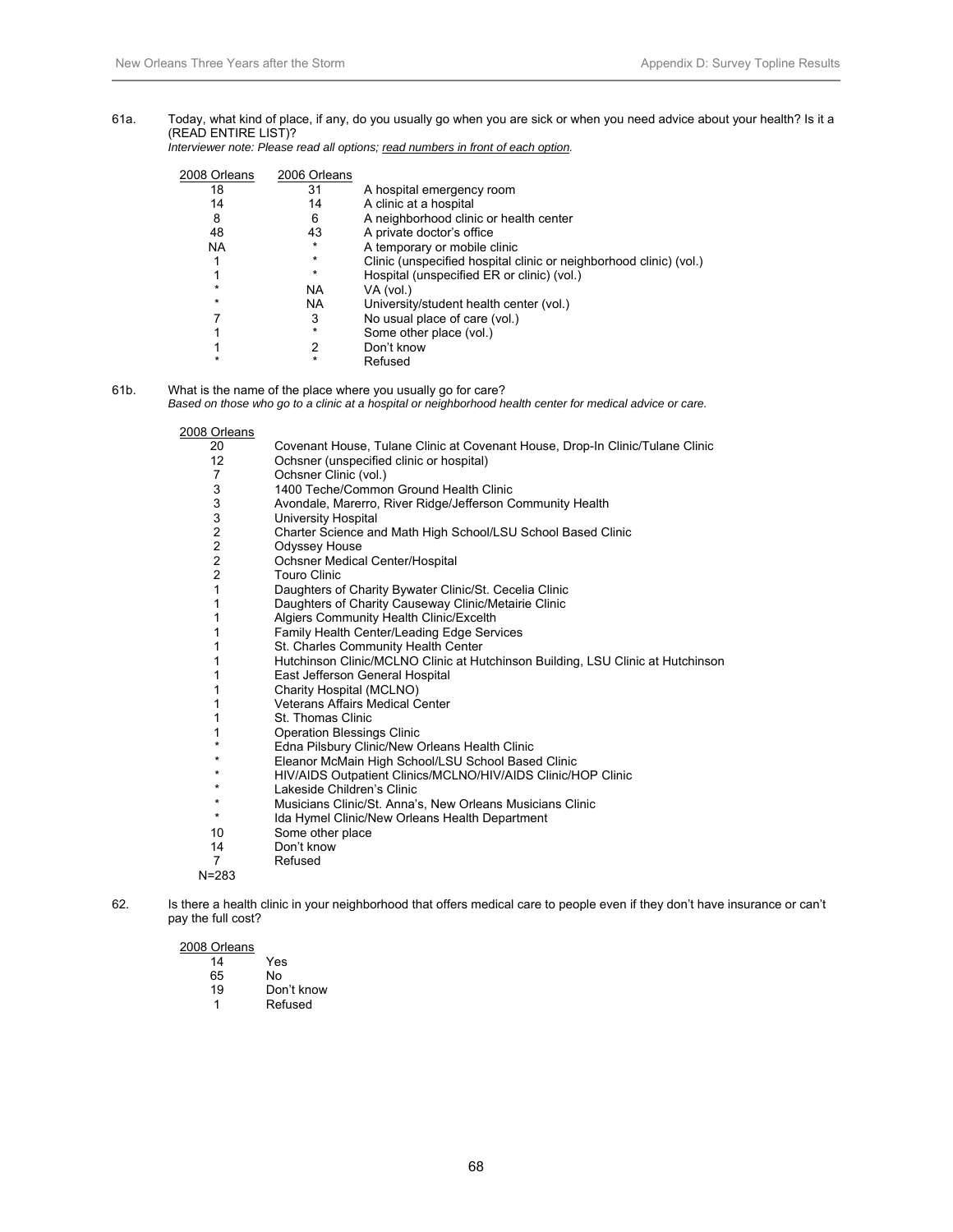#### 63. Have you ever used this clinic, or not?

 *Based on those who have a health clinic in their neighborhood that offers care for those who can't afford it.* 

| 2008 Orleans |           |
|--------------|-----------|
| 30           | Yes       |
| 70           | No        |
|              | Don't kno |
|              | Refused   |
| $N = 210$    |           |

know

Q.62/63 Combination Table based on Total

2008 Orleans

| טווטט ש |                                                                                                  |
|---------|--------------------------------------------------------------------------------------------------|
| 14      | Have a health clinic in neighborhood that offers medical care to those who can't afford it (Net) |
| 4       | Ever used                                                                                        |
| 10      | Never used                                                                                       |
| 65      | Neighborhood does not have clinic that offers medical care to those who can't afford it          |
| 19      | Don't know                                                                                       |
|         | Refused                                                                                          |

64. Which, if any, of the following is the main reason why you don't use that local health clinic? (READ LIST) (ROTATE LIST)  *Based on those who have a health clinic in their neighborhood that offers care for those who can't afford it but have never used the clinic, don't know if they have, or refused to answer if they have used it.* 

2008 Orleans

| 48    | You already have a regular doctor and don't want to change                  |
|-------|-----------------------------------------------------------------------------|
| 7     | You have insurance and thought the clinics were mainly for uninsured people |
| 5     | It isn't open at the times you need to see a doctor                         |
| 2     | You have to wait too long for an appointment                                |
| 1     | It looks unsafe OR dirty                                                    |
| 1     | It doesn't offer the types of services or medical care you need             |
| 11    | You had no need to visit a health clinic (vol.)                             |
| 10    | None of these (vol.)                                                        |
| 12    | Don't know                                                                  |
| 3     | Refused                                                                     |
| N=150 |                                                                             |
|       |                                                                             |

65. Today, how easy or difficult is it for you to get to the place where you would go for medical care? Is it very easy, somewhat easy, somewhat difficult, or very difficult?  *Based on those who have a place they usually go for care when they are sick or need medical advice* 

| 2008 Orleans | 2006 Orleans |                    |
|--------------|--------------|--------------------|
| 48           | 48           | Very easy          |
| 32           | 32           | Somewhat easy      |
| 13           | 11           | Somewhat difficult |
| 5            |              | Very difficult     |
|              |              | Don't know         |
| $\star$      |              | Refused            |
| $N = 1172$   | $N = 883$    |                    |

66. In general, is there a particular doctor or nurse you see at the place you usually go for health care or advice, or not? *Based on those who have a place they usually go for care when they are sick or need medical advice* 

| 2008 Orleans | 2006 Orleans |            |
|--------------|--------------|------------|
| 67           | 50           | Yes        |
| 32           | 49           | N٥         |
|              | $\star$      | Don't know |
|              | 1            | Refused    |
| $N = 1172$   | N=861        |            |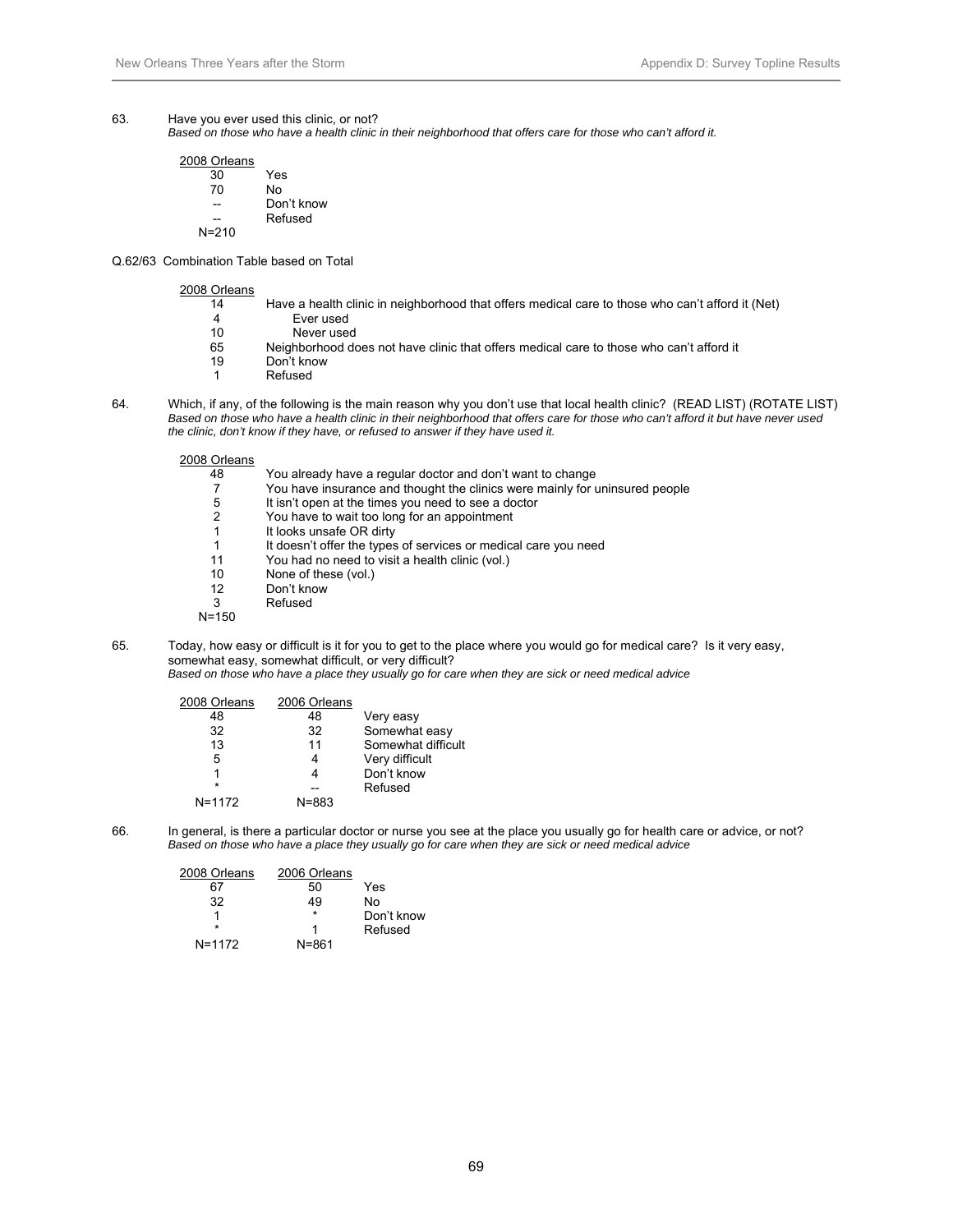#### Q.61a/66 Regular Doctor or Nurse Combination Table Based on Total

| 2008 Orleans | 2006 Orleans |                                                                                                      |
|--------------|--------------|------------------------------------------------------------------------------------------------------|
| 61           | 47           | Have a particular doctor or nurse at the place you go for health care advice                         |
| 38           | 51           | Do not have a particular doctor or nurse/Do not have a regular place to go<br>for health care advice |
|              | ົ            | Don't know/Refused                                                                                   |

67. Do you think your regular doctor understands your medical history, or not?

 *Based on those who have a place they usually go for care and see a particular doctor or nurse.* 

2008 Orleans Yes

| 8     | N٥         |
|-------|------------|
| 2     | Don't know |
|       | Refused    |
| N=842 |            |

68. Does your regular doctor or someone at the clinic help you coordinate or arrange the care you receive from other doctors and places, or not?

*Based on those who have a place they usually go for care (excluding hospital emergency room)* 

| 2008 Orleans |                       |
|--------------|-----------------------|
| 69           | Yes                   |
| 20           | No                    |
| 9            | Not applicable (vol.) |
| 2            | Don't know            |
| $\star$      | Refused               |
|              |                       |

N=990

69. How easy or difficult is it for you to get medical advice from your clinic or doctors office during regular practice hours by TELEPHONE? Would you say it is (READ LIST)? (ROTATE RESPONSE OPTIONS (1-4/4-1) *Based on those who have a place they usually go for care (excluding hospital emergency room)* 

| 2008 Orleans |                                            |
|--------------|--------------------------------------------|
| 65           | Easy (Net)                                 |
| 35           | Very easy                                  |
| 30           | Somewhat easy                              |
| 25           | Difficult (Net)                            |
| 16           | Somewhat difficult                         |
| 9            | Very difficult                             |
|              | Never tried to contact by telephone (vol.) |
| 1            | Not applicable (vol.)                      |
| 1            | Don't know                                 |
| $\star$      | Refused                                    |
| N=990        |                                            |

70. How easy or difficult is it for you to get care in the evenings, on weekends, or on holidays without going to the hospital emergency department? Is it: (READ LIST)? (ROTATE OPTIONS 1-4/4-1) *Based on those who have a place they usually go for care (excluding hospital emergency room)* 

2008 Orleans

| <b>UILLUID</b> |                                               |
|----------------|-----------------------------------------------|
| 30             | Easy (Net)                                    |
| 13             | Very easy                                     |
| 17             | Somewhat easy                                 |
| 49             | Difficult (Net)                               |
| 24             | Somewhat difficult                            |
| 25             | Very difficult                                |
| 4              | Never tried/Never needed off-hour care (vol.) |
| 16             | Not applicable (vol.)                         |
| 1              | Don't know                                    |
| $\star$        | Refused                                       |

N=990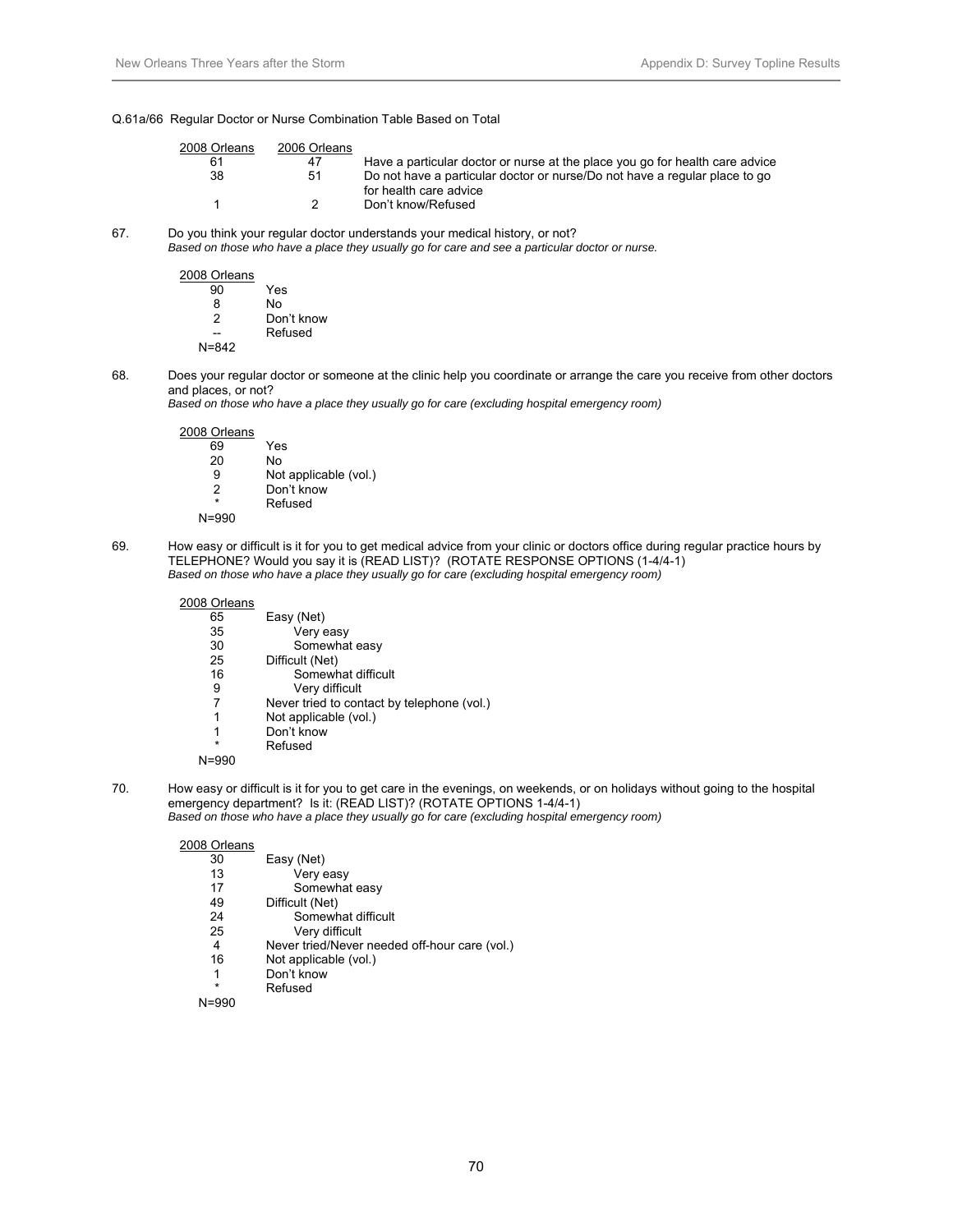71. Last time you were sick or needed medical attention, how quickly were you able to get an appointment with your doctor or clinic?

*Based on those who have a place they usually go for care (excluding hospital emergency room)* 

### 2008 Orleans

| On the same day                           |
|-------------------------------------------|
| The next day                              |
| In 2 to 3 days                            |
| Within a week                             |
| After more than a week                    |
| Were you never able to get an appointment |
| Don't know                                |
| Refused                                   |
|                                           |
|                                           |

72. Do you currently take any prescription medicine on a daily basis, or not?

| 2006 Orleans |            |
|--------------|------------|
| 40           | Yes        |
| 60           | N٥         |
|              | Don't know |
| ÷            | Refused    |
|              |            |

READ: In the next set of questions, I would like to ask you about the past 6 months, that is, roughly since Halloween.

- 74. How many times, if any, have you (INSERT ITEM) in the past 6 months?  *If necessary: Not including a minister or faith-based counselor.* 
	- a. Received care in a hospital emergency room

| 2008 Orleans | 2006 Orleans |            |
|--------------|--------------|------------|
| 80           | 72           | None       |
| 11           | 22           |            |
|              |              | 2          |
|              | 2            | $3+$       |
|              | $\star$      | Other      |
| $\star$      |              | Don't know |
| $\star$      |              | Refused    |

b. Been admitted overnight to a hospital

| 2008 Orleans | 2006 Orleans |            |
|--------------|--------------|------------|
| 91           | 79           | None       |
| 6            | 19           |            |
| 2            |              | 2          |
| $\star$      |              | 3+         |
| $\star$      |              | Don't know |
| ÷            |              | Refused    |
|              |              |            |

c. Visited a doctor's office or clinic for your own health – please do not include mental health care, dental visits or telephone calls

| 2008 Orleans | 2006 Orleans |            |
|--------------|--------------|------------|
| 38           | 48           | None       |
| 17           | 25           |            |
| 17           | 9            | 2          |
| 27           | 18           | 3+         |
| $\star$      | $\star$      | Don't know |
| ÷            | $\star$      | Refused    |

d. Received mental health services from a doctor, mental health counselor, or therapist

| 2008 Orleans | 2006 Orleans |            |
|--------------|--------------|------------|
| 89           | 81           | None       |
| 2            | 17           |            |
| 2            | 1            | 2          |
| հ            | 1            | $3+$       |
|              | $\star$      | Other      |
| $\star$      |              | Don't know |
| ÷            |              | Refused    |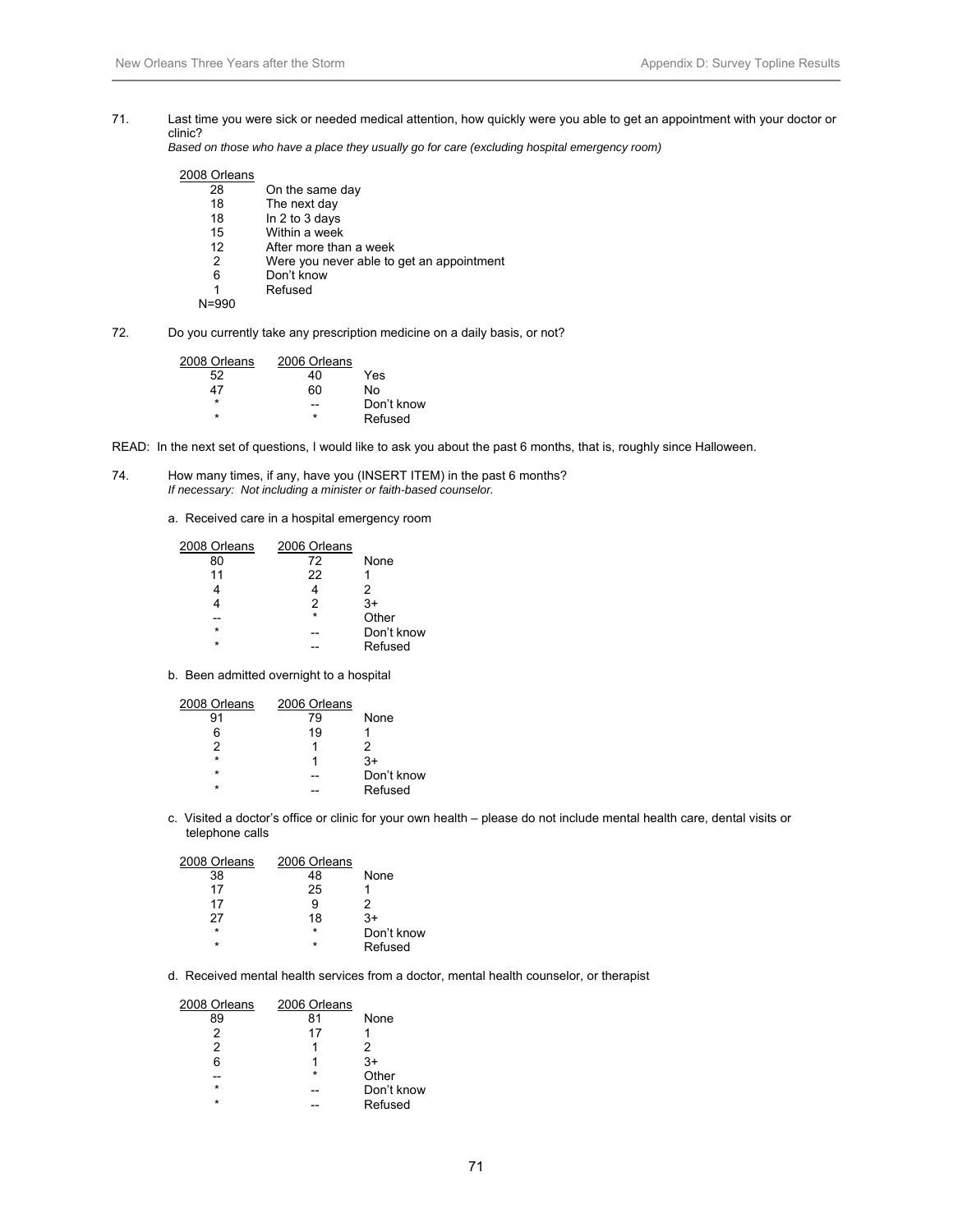#### Q.74 Summary Table

| 2008 Orleans | 2006 Orleans |                                                                                      |
|--------------|--------------|--------------------------------------------------------------------------------------|
| 66           | 56           | Went to any at least once (Net)                                                      |
| 19           | 27           | Received care in a hospital emergency room                                           |
| 9            | 21           | Been admitted overnight to a hospital                                                |
| 61           | 52           | Visited a doctor's office or clinic for your own health                              |
| 10           | 19           | Received mental health services from a doctor, mental health counselor, or therapist |
| 33           | 43           | Did not                                                                              |
|              | *            | Don't know/Refused                                                                   |

75. In the past 6 months, have you taken a prescription medicine for problems with your emotions, nerves, or mental health, or not?

| 2008 Orleans | 2006 Orleans |            |
|--------------|--------------|------------|
| 17           | x            | Yes        |
| 83           | 91           | N٥         |
| ÷            | ÷            | Don't know |
| ÷            | ÷            | Refused    |

76. In the past 6 months, have you received any preventive health services, such as a yearly check-up, or routine test?

| 2008 Orleans | 2006 Orleans |            |
|--------------|--------------|------------|
|              | 45           | Yes        |
| 52           | 55           | N٥         |
| $\star$      |              | Don't know |
| ÷            | ÷            | Refused    |

#### 77. In the past 6 months – since about Halloween – did you (INSERT ITEM)

a. NOT get, or postpone getting medical care when you needed it, or not?

| 2008 Orleans | 2006 Orleans |            |
|--------------|--------------|------------|
| 18           | g            | Yes        |
| 82           | 90           | N٥         |
| $\star$      | ÷            | Don't know |
| ÷            |              | Refused    |

b. NOT fill a prescription, skip doses, or take less than the prescribed dose of a medication, or not?

| 2008 Orleans | 2006 Orleans |            |
|--------------|--------------|------------|
| 15           | ิค           | Yes        |
| 84           | 94           | N٥         |
| $\star$      | $\star$      | Don't know |
| ÷            |              | Refused    |

 c. Have a problem getting follow-up care recommended by a doctor, such as an appointment with a specialist, a test or a procedure?

2008 Orleans 9 Yes<br>90 No 90 No Don't know **Refused** 

Q.77a/b/c Summary Table

| 2008 Orleans |                                                                 |
|--------------|-----------------------------------------------------------------|
| 26           | Any (Net)                                                       |
| 18           | NOT get, or postpone getting medical care when you needed it    |
| 15           | NOT fill a prescription, skip doses, or take less than the      |
|              | prescribed dose of a medication                                 |
| 9            | Have a problem getting follow-up care recommended by a doctor,  |
|              | such as an appointment with a specialist, a test or a procedure |
| 74           | None of these                                                   |
|              | Don't know/Refused                                              |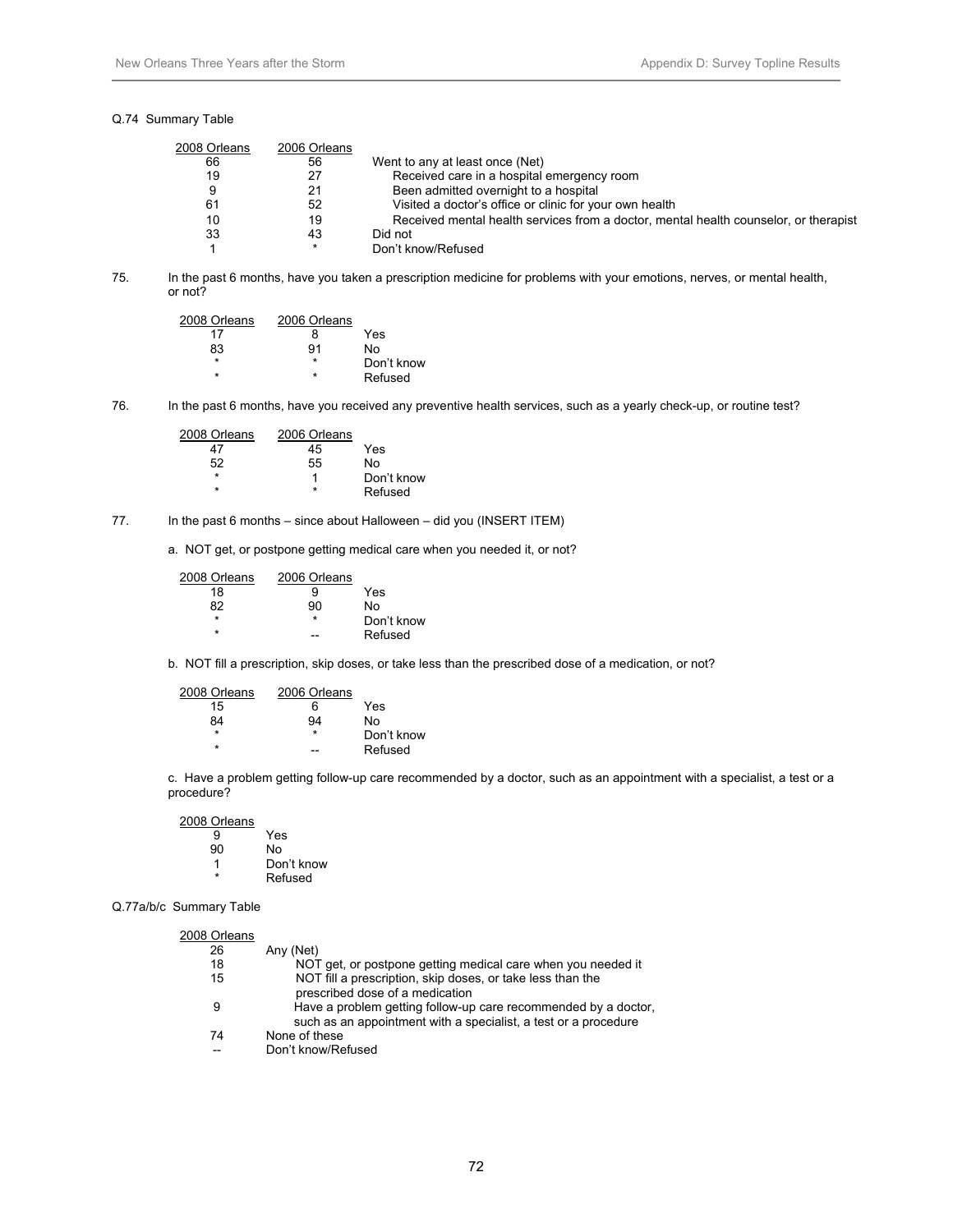80. Overall, how well would you say the health needs of the children in your household are being met? Very well, somewhat well, not too well, or not at all well?

*Based on those with children under the age of 19 living in their household.* 

| 2008 Orleans | 2006 Orleans |                 |
|--------------|--------------|-----------------|
| 62           |              | Very well       |
| 32           | 24           | Somewhat well   |
|              | 4            | Not too well    |
| 2            | 1            | Not at all well |
|              | 1            | Don't know      |
| $\star$      | 3            | Refused         |
| N=406        | $N = 293$    |                 |

81. Does any child under the age of 19 in your household currently have health insurance through Medicaid or LaCHIP? *Based on those with children under the age of 19 living in their household.* 

| 2008 Orleans | 2006 Orleans |            |
|--------------|--------------|------------|
| 56           | 46           | Yes        |
| 42           | 49           | N٥         |
| 3            | 3            | Don't know |
|              | 3            | Refused    |
| $N = 406$    | $N = 293$    |            |

Q.11/81 Combination Table Based on Total

| 2008 Orleans | 2006 Orleans |                             |
|--------------|--------------|-----------------------------|
| 37           | 34           | Children in household (Net) |
| 21           | 15           | Medicaid/LaCHIP             |
| 16           | 17           | No Medicaid/LaCHIP          |
| 62           | 66           | No children                 |
| --           |              | Don't know                  |
| $\star$      |              | Refused                     |
|              |              |                             |

82. Is any child in your household currently uninsured – that is, not covered by health insurance or a health plan? *Based on those with children under the age of 19 living in their household.* 

| 2008 Orleans | 2006 Orleans |                     |
|--------------|--------------|---------------------|
| 12           | 11           | Yes, uninsured      |
| 85           | 85           | No, all are insured |
| З            | 1            | Don't know          |
|              | З            | Refused             |
| $N = 406$    | $N = 293$    |                     |

Q.11/82 Combination Table Based on Total

| 2008 Orleans | 2006 Orleans |                                 |
|--------------|--------------|---------------------------------|
| 37           | 34           | Children in household (Net)     |
| 5            |              | At least one child is uninsured |
| 32           | 28           | All children are insured        |
| 62           | 66           | No children                     |
| --           |              | Don't know                      |
| $\star$      |              | Refused                         |
|              |              |                                 |

84. Has any child in your household been to a doctor for a check-up, immunization, or other routine health care in the past 6 months, or not?

*Based on those with children under the age of 19 living in their household.* 

| 2008 Orleans | 2006 Orleans |            |
|--------------|--------------|------------|
| 75           | 68           | Yes        |
| 22           | 27           | N٥         |
| 2            | 2            | Don't know |
|              | 3            | Refused    |
| N=406        | $N = 293$    |            |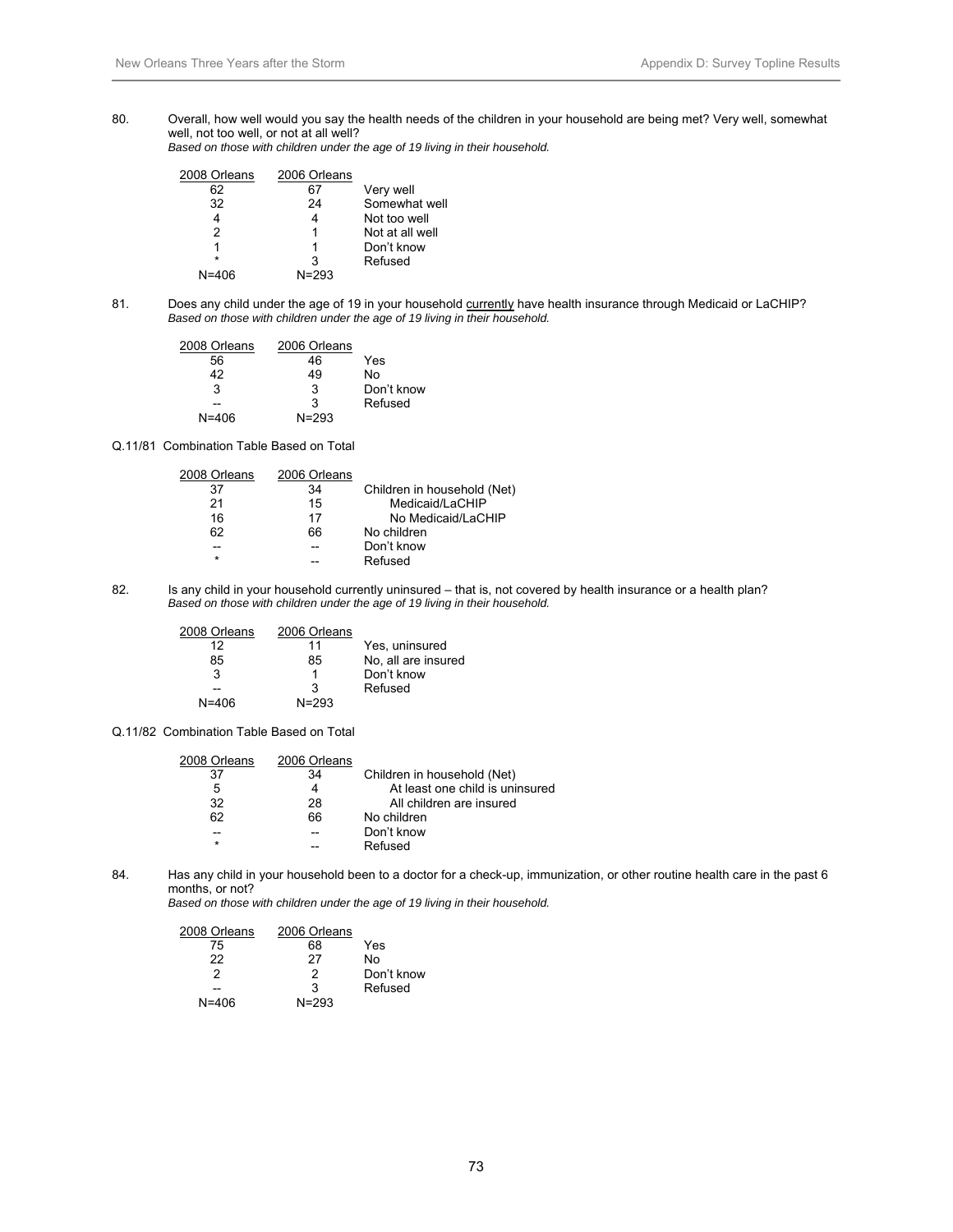85. In the past 6 months, did any child in your household NOT get or postpone getting health care – such as medical care, prescription drugs, or immunizations – when he or she needed it, or not? *Based on those with children under the age of 19 living in their household.* 

| 2008 Orleans | 2006 Orleans |            |
|--------------|--------------|------------|
| 13           | 17           | Yes        |
| 84           | 78           | N٥         |
| 2            | 2            | Don't know |
|              | 3            | Refused    |
| N=406        | $N = 293$    |            |

86. Has any child in your household EVER been diagnosed by a doctor or other health professional with any of the following health conditions: (ROTATE ITEMS)

 *Interviewer note: If the respondent seems unsure whether they qualify here, repeat question, stressing "Has a DOCTOR or other HEALTH PROFESSIONAL ever told you…"* 

*Based on those with children under the age of 19 living in their household.* 

a. Diabetes or high blood sugar

| 2008 Orleans | 2006 Orleans |            |
|--------------|--------------|------------|
|              |              | Yes        |
| 97           | 94           | N٥         |
|              |              | Don't know |
| ÷            | 3            | Refused    |
| $N = 406$    | $N = 293$    |            |

b. Asthma or other breathing problems

| 2008 Orleans | 2006 Orleans |            |
|--------------|--------------|------------|
| 21           | 15           | Yes        |
| 78           | 81           | No         |
|              |              | Don't know |
| $\star$      | з            | Refused    |
| $N = 406$    | $N = 293$    |            |

c. A physical disability

| 2008 Orleans | 2006 Orleans |            |
|--------------|--------------|------------|
|              |              | Yes        |
| 95           | 97           | No         |
|              |              | Don't know |
|              | з            | Refused    |
| N=406        | $N = 293$    |            |

d. Severe overweight or obesity

| 2008 Orleans | 2006 Orleans |            |
|--------------|--------------|------------|
| 3            |              | Yes        |
| 96           | 95           | N٥         |
|              |              | Don't know |
| $\star$      | З            | Refused    |
| $N = 406$    | $N = 293$    |            |

e. A serious emotional or behavior problem

| 2008 Orleans | 2006 Orleans |            |
|--------------|--------------|------------|
| 11           |              | Yes        |
| 88           | 90           | N٥         |
|              |              | Don't know |
| ÷            | З            | Refused    |
| $N = 406$    | $N = 293$    |            |

f. Any other chronic health condition

| 2008 Orleans | 2006 Orleans |            |
|--------------|--------------|------------|
|              |              | Yes        |
| 95           | 95           | N٥         |
|              |              | Don't know |
| ÷            | З            | Refused    |
| N=406        | $N = 293$    |            |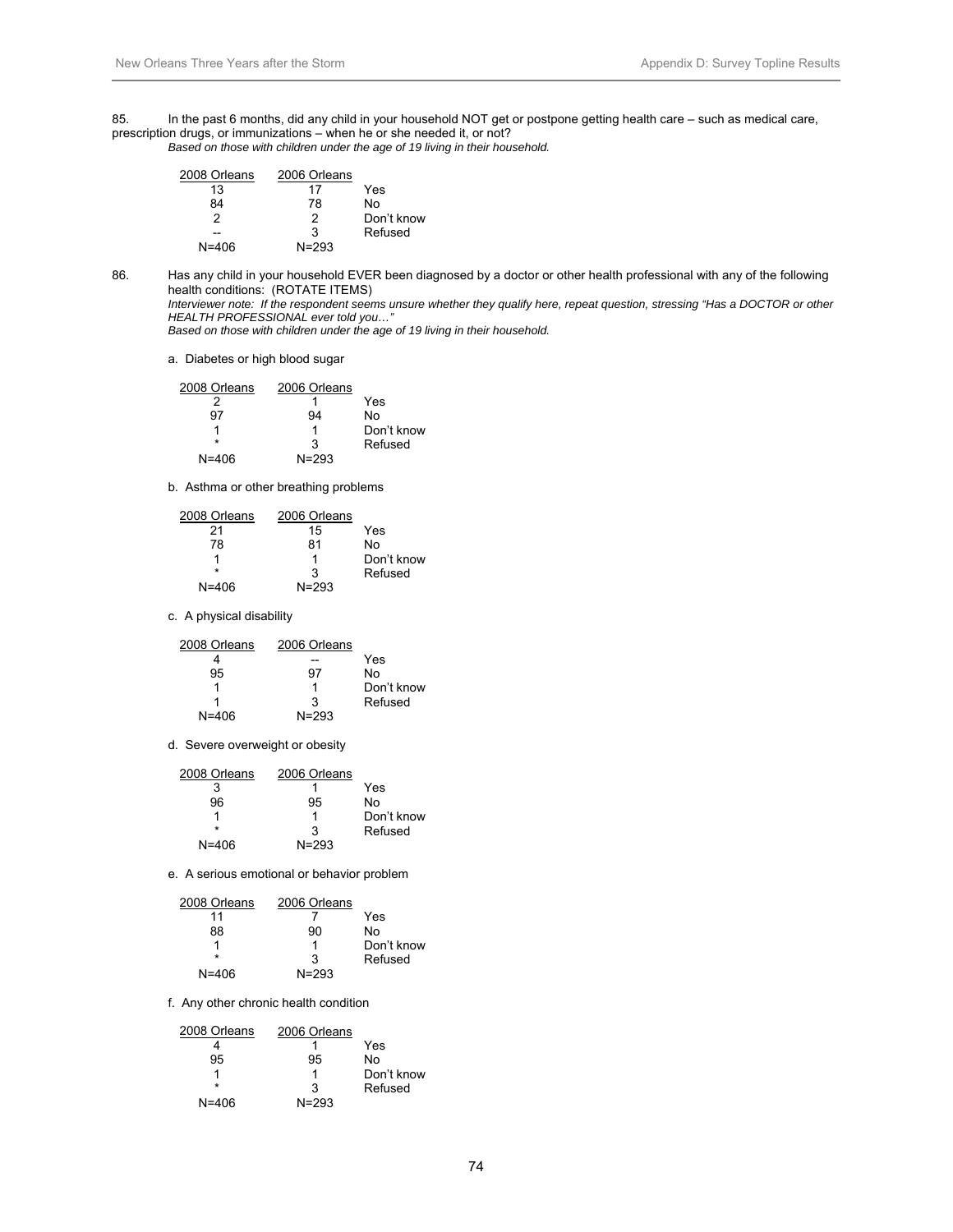#### Q.86 Summary

| 2008 Orleans | 2006 Orleans |                                         |
|--------------|--------------|-----------------------------------------|
| 30           | 20           | Any (Net)                               |
| 2            |              | Diabetes or high blood sugar            |
| 21           | 15           | Asthma or other breathing problems      |
| 4            |              | A physical disability                   |
| 3            |              | Severe overweight or obesity            |
| 11           |              | A serious emotional or behavior problem |
| 2            |              | Any other chronic health condition      |
| 3            | N/A          | Allergies/sinus (vol.)                  |
| $\star$      | NA           | ADHD (vol.)                             |
| 70           | 80           | None of these                           |
| $N = 406$    | $N = 293$    |                                         |

87. Does any child in your household have a disability, handicap or chronic disease like the ones I just asked about that keeps him or her from participating fully in school or other activities? *Based on those with children under the age of 19 living in their household.* 

| 2008 Orleans | 2006 Orleans |            |
|--------------|--------------|------------|
|              | 3            | Yes        |
| 92           | 93           | N٥         |
|              |              | Don't know |
|              | з            | Refused    |
| N=406        | $N = 293$    |            |

88. Does any child in your household have emotional or behavioral problems that keep him or her from participating fully in school or other activities?

*Based on those with children under the age of 19 living in their household.* 

2008 Orleans 8 Yes<br>91 No No. 1 Don't know **Refused** N=406

75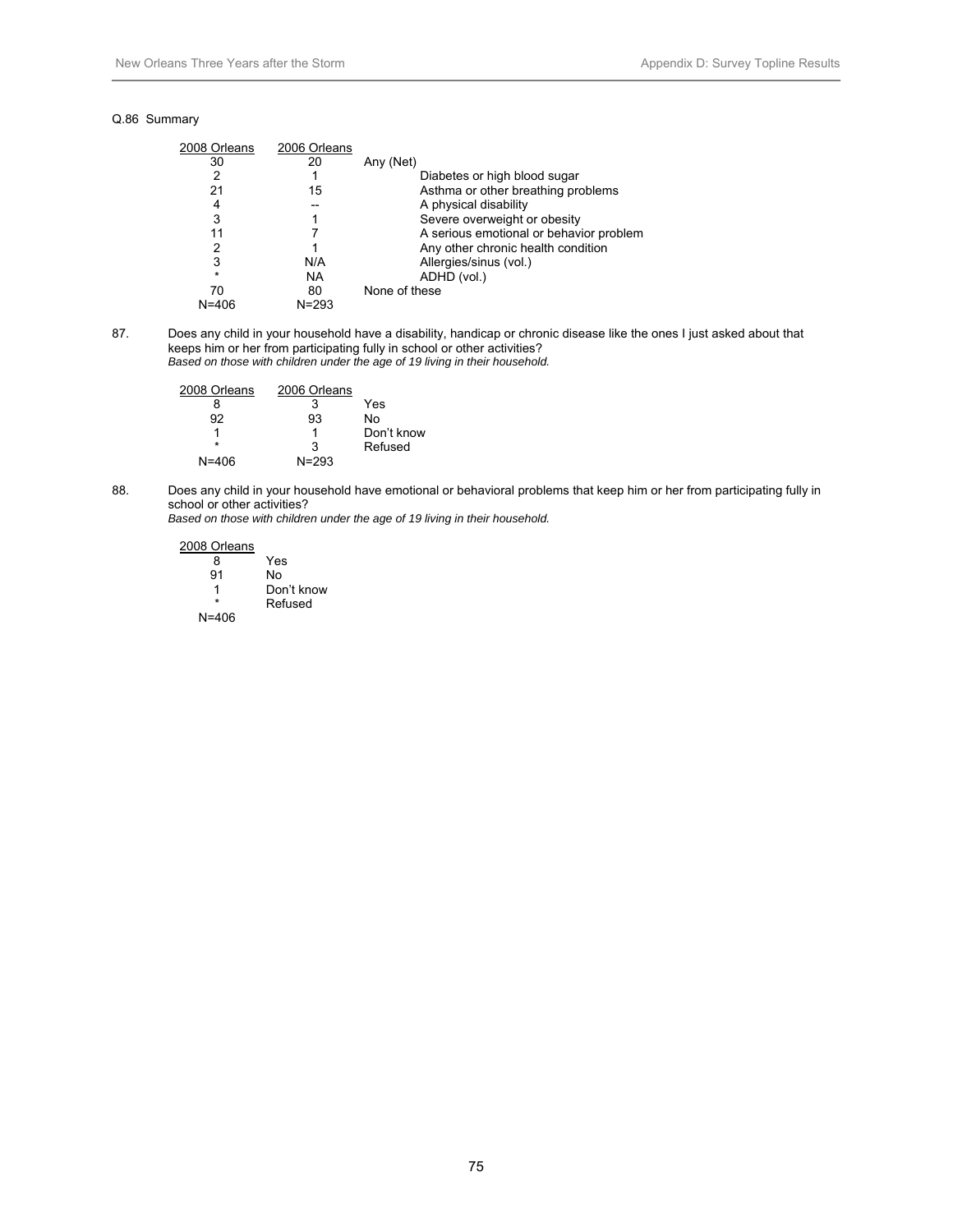# **DEMOGRAPHICS**

READ: Finally, I have just a few questions that we will use to describe the people who took part in this survey

D1. Please tell me whether you have each of the following... (First/Next) how about, (INSERT ITEM)?

a. A land telephone line at home

| 2008 Orleans | 2006 Orleans |                 |
|--------------|--------------|-----------------|
| 79           | 68           | Yes, have       |
| 21           | 31           | No, do not have |
|              | $\star$      | Don't know      |
| ÷            |              | Refused         |

b. A cell phone

| 2008 Orleans | 2006 Orleans |                 |
|--------------|--------------|-----------------|
| 86           | 80           | Yes, have       |
| 13           | 18           | No, do not have |
|              |              | Don't know      |
| ÷            |              | Refused         |

c. Internet access at home

| 2008 Orleans | 2006 Orleans |                 |
|--------------|--------------|-----------------|
| 64           | 44           | Yes, have       |
| 35           | 54           | No, do not have |
| $\star$      |              | Don't know      |
| ÷            |              | Refused         |

d. Internet access readily available somewhere else

| 2008 Orleans | 2006 Orleans |                                             |
|--------------|--------------|---------------------------------------------|
| 64           | 44           | Have Internet access at home                |
| 12           |              | Have Internet access readily somewhere else |
| 23           | 43           | Do not have Internet access                 |
| $\star$      | 5            | Don't know                                  |
| $\star$      |              | Refused                                     |
|              |              |                                             |

### D2. Do you have a car, or not?

| 2008 Orleans | 2006 Orleans |            |
|--------------|--------------|------------|
| 80           | 78           | Yes        |
| 20           | 21           | N٥         |
|              | ÷            | Don't know |
| ÷            | ÷            | Refused    |

D3. Do you rely on public transportation, or not?

| 2006 Orleans |            |
|--------------|------------|
| 18           | Yes        |
| 82           | N٥         |
| ÷            | Don't know |
| *            | Refused    |
|              |            |

D4. Which of the following best describes your situation? (READ LIST)

| 2008 Orleans | 2006 Orleans |                                       |
|--------------|--------------|---------------------------------------|
| 52           | 54           | I own this residence                  |
| 36           | 36           | I rent this residence                 |
| 10           | 6            | I'm staying with my family or friends |
| 1            | $\star$      | I'm staying in a FEMA trailer         |
| $\star$      | $\star$      | Living in a rent-free accommodation   |
| $\star$      | $\star$      | Other (vol.)                          |
| <b>NA</b>    | 3            | Living in obvious temporary housing   |
|              | $\star$      | Don't know                            |
|              | $\star$      | Refused                               |
|              |              |                                       |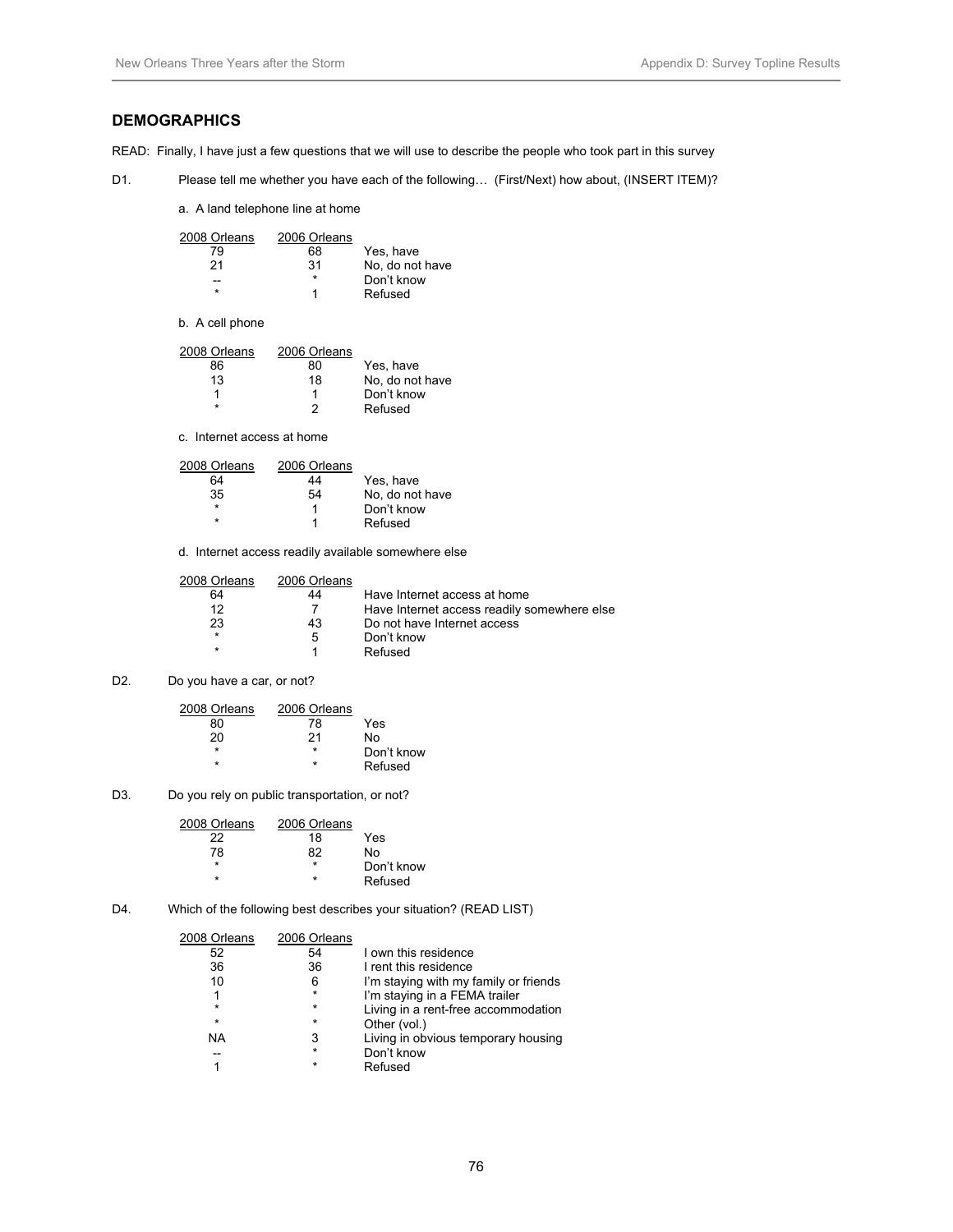#### D5. Are you CURRENTLY planning to move or seriously considering moving away from the greater New Orleans area, or not?

| 2008 Orleans | 2006 Orleans |            |
|--------------|--------------|------------|
| 22           | 12           | Yes        |
| 75           | 85           | N٥         |
| 2            | З            | Don't know |
|              |              | Refused    |

# D6. What is the last grade or class that you completed in school?

| 2008 Orleans | 2006 Orleans |                                         |
|--------------|--------------|-----------------------------------------|
| 39           | 42           | High school graduate or less (Net)      |
| 13           | 12           | Less than high school graduate (Subnet) |
| 2            | 3            | None or grade 1-8                       |
| 11           | 10           | High school incomplete                  |
| 26           | 29           | High school graduate (Subnet)           |
| 25           | 26           | High school graduate                    |
|              | 3            | GED                                     |
| 60           | 57           | Some college or more (Net)              |
| 23           | 18           | Some college, no 4-yr degree            |
| 3            |              | Business, tech/vocational school        |
| 35           | 31           | College graduate+ (Subnet)              |
| 19           | 17           | College graduate                        |
| 16           | 14           | Post-graduate training                  |
|              | 2            | Refused                                 |

# D7. What is your age?

| 2008 Orleans | 2006 Orleans |         |
|--------------|--------------|---------|
| 19           | 18           | 18-29   |
| 32           | 39           | $30-49$ |
| 28           | 27           | 50-64   |
| 19           | 17           | 65+     |
| 2            | ÷            | Refused |

- D11. Are you, yourself, of Hispanic or Latino background, such as Mexican, Puerto Rican, Cuban, or some other Latin or Central American background?
- D13. What is your race? Are you white, black or African American, Asian, or some other race?

#### D11/D13 Race Summary Table

| 2008 Orleans | 2006 Orleans |                                  |
|--------------|--------------|----------------------------------|
| 35           | 39           | White                            |
| 56           | 53           | <b>Black or African American</b> |
| 2            |              | Asian American                   |
| 5            | 5            | Hispanic (Net)                   |
| 2            | 2            | White Hispanic                   |
| $\star$      | $\star$      | <b>Black Hispanic</b>            |
|              | $\star$      | Asian                            |
| 3            | 2            | <b>Other Hispanic</b>            |
| $\star$      |              | Hispanic unspecified             |
| 1            | 1            | Some other race                  |
|              | $\star$      | Refused                          |